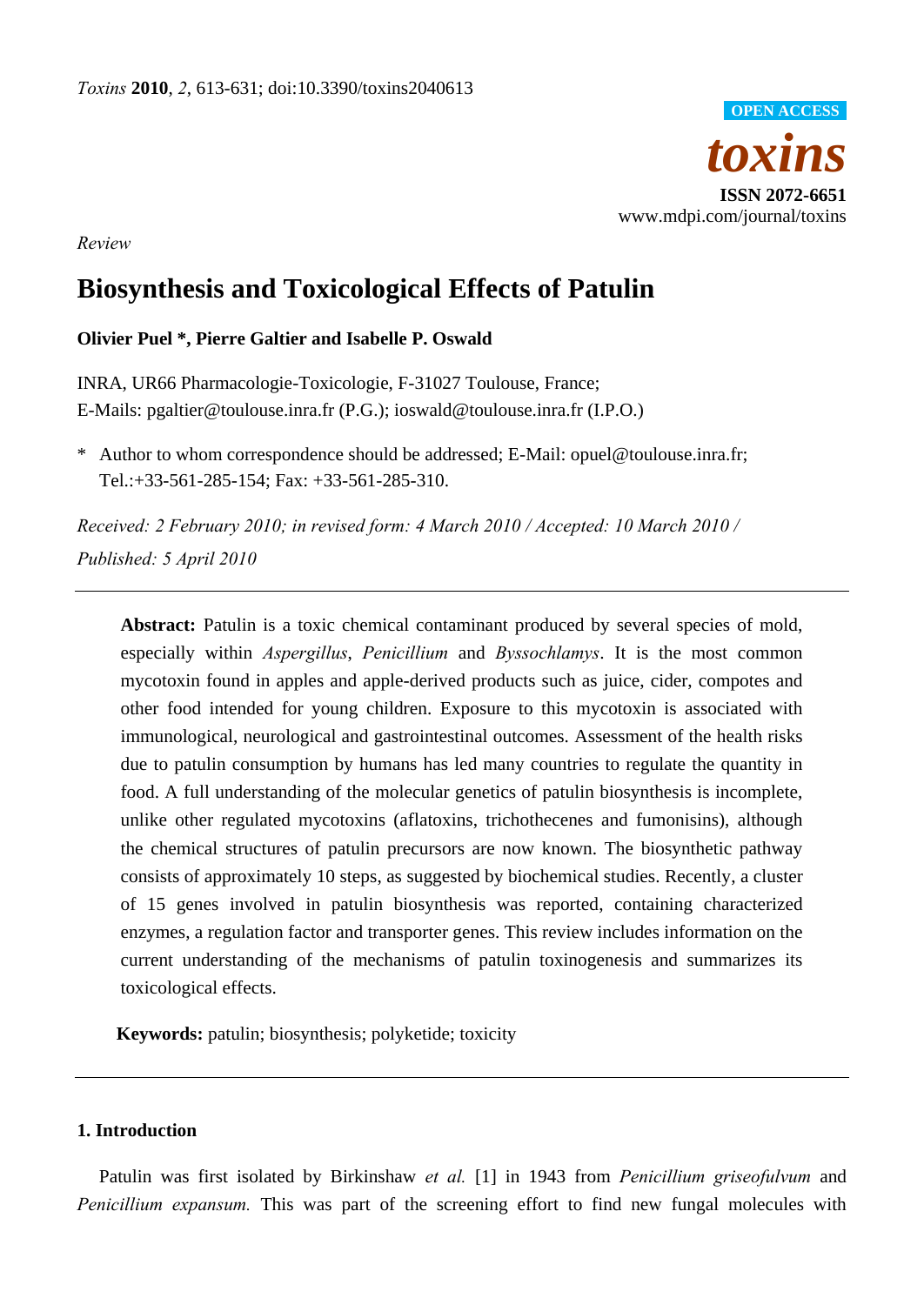antibiotic properties, in the general enthusiasm following the discovery of penicillin by Fleming. Patulin fits well with Paracelce's definition in his treatise "Von der besucht". "Every substance is a poison; only dose distinguishes a poison from drug". This compound was tested in clinical trials by a British company under the brand name "tercinin" [2], however, the interest in this potential antibiotic soon waned due its toxicity to humans and animals.

Today, patulin belongs to a short list of mycotoxins (aflatoxins, ochratoxin A, zearalenone, fumonisins and trichothecenes) whose level in food is regulated in many countries around the world, with European countries being among the first to propose limits in the levels. Since 2003, European regulation 1425/3003 sets a maximum level of 50 µg/L for fruit juices and derived products, 25 µg/L for solid apple products and 10 µg/L for juices and foods destined for babies and young infants [3]. Today, the US Food and Drug Administration (FDA) limits patulin to 50 µg/L.

Patulin is isolated from several species belonging to *Penicillium*, *Aspergillus*, *Paecilomyces* and *Byssochlamys*. A recent exhaustive review echoes the old studies that reported patulin production by a large number of patulin producing species related to not less 30 genera [4]. Several studies based on analysis of secondary metabolites by HPLC-DAD (High Pressure Chromatography coupled with Diode Array Detector) or LC-MS (Liquid Chromatography coupled with Mass Spectrometry) have allowed revision of the number of patulin producing species.

Among the *Aspergillus* species, the number of patulin producing species is limited to three of the Clavati group: *Aspergillus clavatus*, *A. giganteus* and *A. longivesica* [5].

For the *Penicillium* genus, after checking a significant number of isolates from each species and re-identification of certain isolates, a recent overview determined 13 patulin producing species: *P. carneum*, *P. clavigerum*, *P. concentricum*, *P. coprobium*, *P. dipodomyicola*, *P. expansum*, *P. glandicola*, *P. gladioli*, *P. griseofulvum*, *P. marinum*, *P. paneum*, *P. sclerotigenum*, *P. vulpinum* [6].

In the case of the *Paecylomyces* and *Byssochlamys*, two independent research groups demonstrated recently that *B. fulva*, formerly identified as patulin producers, do not produce this mycotoxin [7,8]. A comparative study of all *Byssochlamys* and related *Paecilomyces* species carried out using a polyphasic approach showed that only *B. nivea* and some strains of *Paecilomyces saturatus* produce patulin [9].

Among these species, *P. expansum* is responsible for the decay in pomaceous fruits (apples and pears) characterized by rapid soft rot and eventually by blue pustules (Figure 1). This species is considered as the main source of patulin in these fruits and consequently in apple derived products [10].

**Figure 1.** An apple contaminated by *Penicillium expansum*.

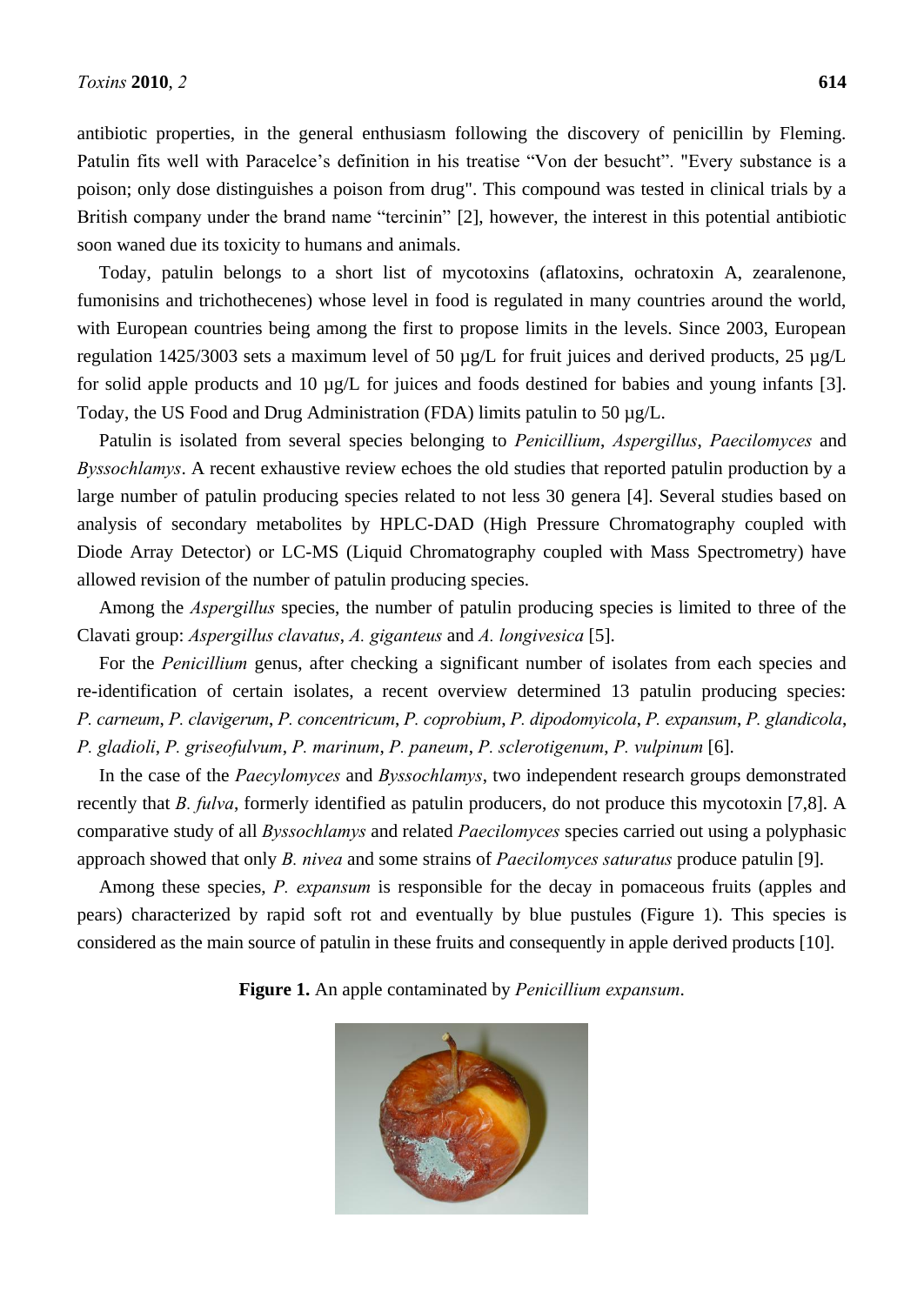Here, we review past research devoted to the understanding of the mechanisms of patulin biosynthesis in fungi, and we summarize the effects of this toxin on hosts that ingest it.

#### **2. Biosynthesis of Patulin**

## *2.1. Precursors and enzymatic activities*

Patulin is a polyketide metabolite, like several other major mycotoxins, e.g., aflatoxins, fumonisins and ochratoxins, although this last toxin is a polyketide/amino acid hybrid compound. The study of its biosynthesis is historically significant for two reasons. Firstly, the acetated hypothesis of Birch [11] was based upon the incorporation of radiolabeled acetate into 6-methylsalicylic acid (6MSA), and led to the recognition of a major class of natural products, the polyketides, previously suggested by Collie. The second reason is that the enzyme involved in the first patulin biosynthesis step was the first polyketide synthase to be studied and characterized *in vitro* [12]. The biosynthetic pathway of patulin consists of about 10 steps as suggested by several biochemical studies and by the identification of several mutants that are blocked at various steps in the patulin biosynthetic pathway [13] (Figure 2).



The first step in the production of patulin is the formation of 6MSA by the condensation of one acetyl-CoA and three malonyl-CoA units. This formation is carried out by a single multifunctional enzyme that has several enzymatic activities: acetyl and malonyl transferase, ketoacyl synthase,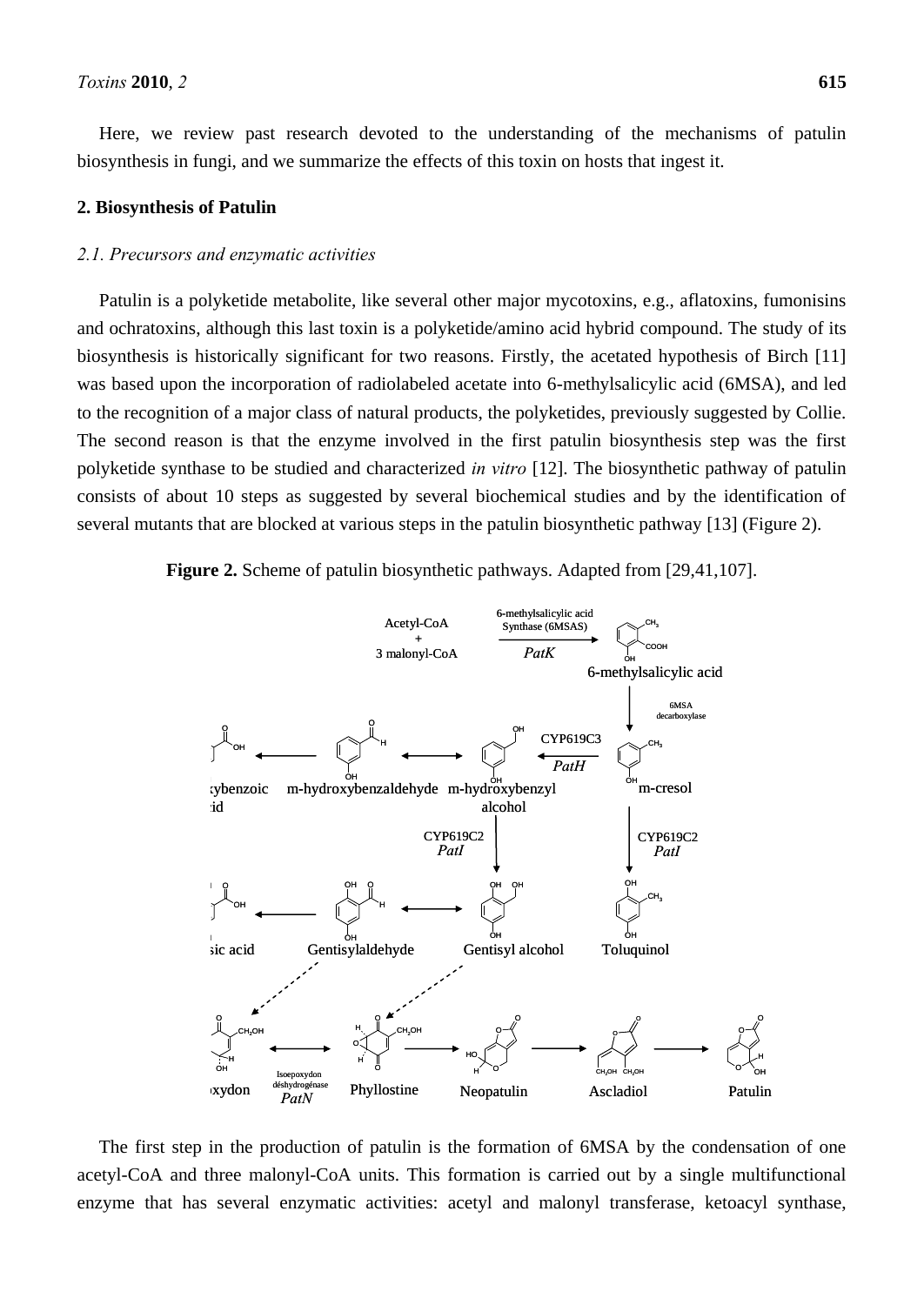ketoreductase and dehydratase [12]. This enzyme also possesses an acyl carrier protein function [14,15] and consists of four identical 176 kDa polypeptidic chains [16]. Historically, Bu'Lock and Tanenbaum showed that radiolabeled 6MSA was converted into patulin [17,18].

The studies using <sup>14</sup>C and <sup>3</sup>H radioisotopes and <sup>13</sup>C and <sup>2</sup>H stable isotopes showed that 6MSA is then modified extensively to form patulin. The products generated from *m*-cresol and gentisylaldehyde are structurally similar to 6-methylsalicylic acid [19–21]. 6MSA is modified to *m*-cresol by 6MSA decarboxylase, then the methyl group of *m*-cresol is oxidized to form an aldehyde group. This step is followed by a hydroxylation reaction that leads to gentisaldehyde formation. However, at this point, it seems that for over a decade the sequence of the different intermediates was much less clear. The conversion of gentisaldehyde to a two ring structure such as patulin needs the opening of a ring by a mechanism mediated either by a monooxygenase or by a dioxygenase. The isolation of several patulin-minus mutants of *P. griseofulvum* led to the identification of four post aromatic precursors: isoepoxydon [22] phyllostine [23], neopatulin [24] and ascladiol [25]. The discoveries of these compounds led also to the hypothesis that an epoxidation step occurs after gentisaldehyde synthesis. The nature of the epoxidation has remained a matter of speculation since a point of contention existed as to whether the substrate of the epoxidation reaction was gentisyl alcohol or gentisaldehyde [26]. Indeed, although a kinetic pulse labeling study performed by Forrester and Gaucher [19] showed that only the following co-metabolites are readily converted into patulin: acetate, 6MSA, *m*-cresol, *m*-hydroxybenzyl alcohol, *m*-hydroxybenzaldehyde and gentisaldehyde, a crude extract which catalyzed the epoxidation of gentisyl alcohol to phyllostine was isolated [26].

Several enzyme activities related to patulin biosynthesis have been characterized. Among them, the ring hydroxylation of *m*-hydroxybenzyl alcohol to gentisyl alcohol requires NADPH and molecular oxygen for activity. Inhibition in a reversible manner by carbon monoxide suggests the involvement of cytochrome P450 [27].

Five of the enzymes involved in patulin biosynthesis have been partially or fully purified: the first, 6-methylsalicylic acid synthase, the second, 6-methylsalicylic acid decarboxylase [28], m-hydroxybenzyl alcohol dehydrogenase, the seventh, isoepoxydon dehydrogenase (IDH) [29] and the eighth, neopatulin synthase [29].

## *2.2. Patulin gene cluster*

In filamentous fungi, the genes encoding the enzymes involved in the synthesis of secondary metabolites are usually contained together in clusters on chromosomes [30,31]. A large number of gene clusters related to secondary metabolite production has been discovered and particularly those responsible for the biosynthesis of several mycotoxins, e.g., aflatoxins [32], fumonisins [33], trichothecenes [34], ergot alkaloids and zearalenone [35]. In contrast, a gene cluster involved in patulin biosynthesis has only recently been isolated and only some genes related to patulin biosynthesis have been identified. The first gene was the 6-methylsalicylic acid synthase (6MSAS) gene from *P. griseofulvum* [14,15]. The *idh* gene encoding the seventh enzyme, isoepoxydon dehydrogenase (IDH), was originally isolated from *P. griseofulvum* [29], and then from several other *Penicillium* species [36–38]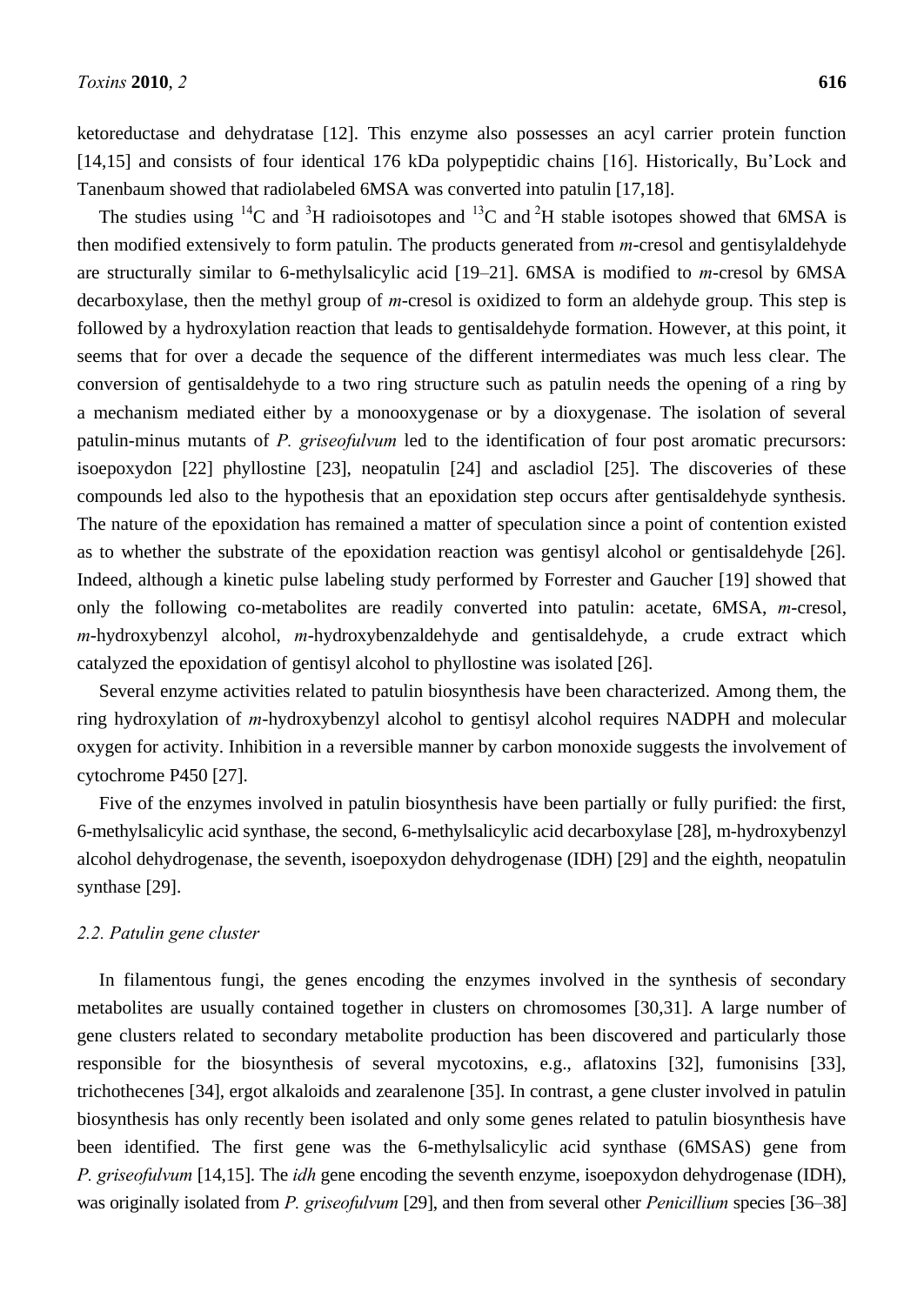and from *B. nivea* [8,39]. Recently, a gene located downstream of the *idh* gene has been isolated, which encodes a protein with a high homology to isoamyl alcohol oxidase [40]. Finally, genes encoding cytochrome P450 enzymes—involved in two steps of the patulin biosynthesis pathway have been isolated from *A. clavatus*, and characterized by heterologous expression in yeast [41]. The first cytochrome P450 (CYP619C3) transforms *m*-cresol to yield *m*-hydroxybenzyl alcohol whereas the second cytochrome P450 (CYP619C2) catalyses the hydroxylation of *m*-hydroxybenzyl alcohol to gentisyl alcohol. This last monooxygenase can also hydroxylate *m*-cresol to 2.5 dihydroxytoluene (toluquinol). This result confirms an earlier experiment showing that the same enzyme preparation could convert *m*-cresol and *m*-hydroxybenzyl alcohol respectively to toluquinol and gentisyl alcohol [26,27]. Toluquinol is a well-known compound produced by *P. griseofulvum*. Its role as patulin precursor was discussed in earlier studies but the use of a pulse–chase radiolabeling technique or a culture of force-fed deuterated toluquinol has shown that toluquinol is metabolized to deoxyepoxydon and not to patulin [19,20]. On the basis of these studies, toluquinol is a co-metabolite of patulin, but not an intermediate in the patulin biosynthetic pathway.

Recently, a cluster of 15 genes involved in patulin biosynthesis has been identified in the *A. clavatus* genome [41]. All the genes are located in a 40 kb region. The genes encode the enzymes necessary for the biosynthesis of the toxin, but also the specific regulatory factor and transporters. This cluster contains three transporter genes: one ABC (ATP binding cassette) transporter, one MFS (Major Facilitator Superfamily) transporter and one acetate transporter. The cluster also contains genes for enzymes: one putative carboxyl esterase (*PatB*), one putative Zn-dependent alcohol dehydrogenase (*PatD*), one GMC (Glucose-Methanol-Choline) oxidoreductase (*PatE*), one gene that probably encodes a putative decarboxylase displaying an amido hydroxylase conserved domain (*PatG*), two genes (*PatH* and *PatI*) encoding cytochromes P450 (responsible for the hydroxylation of *m*-cresol to *m*-hydroxybenzyl alcohol and of *m*-hydroxybenzyl alcohol to gentisyl alcohol, respectively) and a gene encoding a putative dioxygenase (*PatJ*).

The cluster contains also the *6msas* gene (*PatK*), one putative transcription factor gene (*PatL*), the isoepoxydon dehydrogenase gene (*PatN*) previously isolated as *idh* gene, a putative isoamyl alcohol oxidase described recently from *P. griseofulvum* (*PatO*), and finally a gene which does not have any obvious function (*PatF*). Related clusters are also present in the genome of some species that do not produce patulin such as *P. chrysogenum*, *Talaromyces stipitatus* and *Aspergillus terreus*. They are also shown in Figure 3. The fact that these latter species do not produce patulin can be explained by the lack of some key genes such as the *6msas* gene in *T. stipitatus* or *idh* gene in *A. terreus* or *P. chrysogenum.* Although Varga, *et al.* [42] confirmed that *A. terreus* was not a patulin producing species, the isolation of the *AtX* gene encoding a 6MSAS has been previously reported. The gene encoded a functional enzyme that led to 6MSA formation after heterologous expression in *A. orizae* [43]. In *A. terreus*, another biosynthesis pathway, that of terreic acid, needs 6-methylsalicylic acid synthase activity [44]. Since there is only one *6msas* gene in the *A. terreus* genome, it is very likely that this gene encodes an enzyme involved in terreic acid biosynthesis in this species.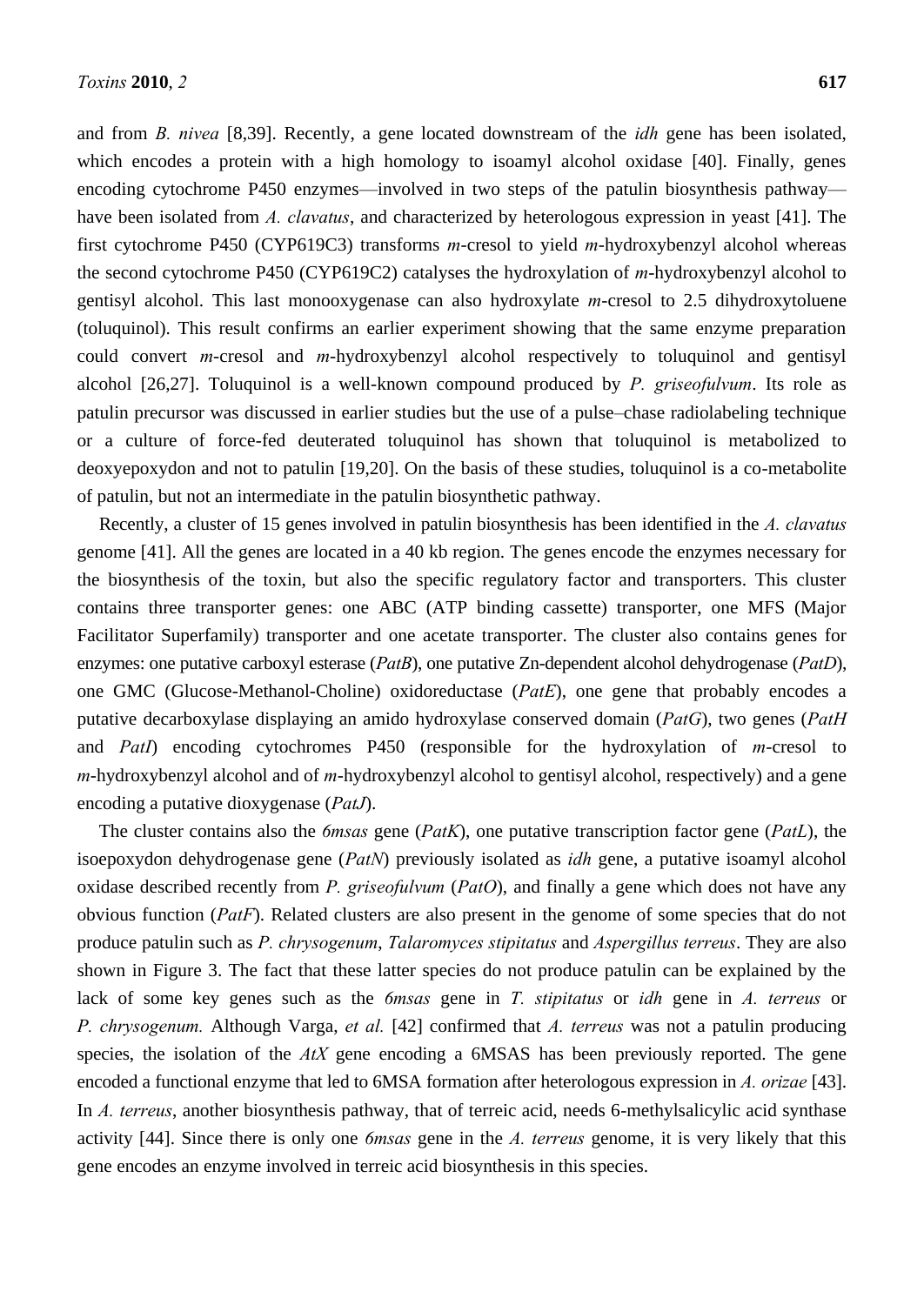Although their roles are not proven, the involvement of some genes can be predicted with regard to the steps identified biochemically in the synthesis of patulin. PatG contains the amido hydroxylase superfamily signature sequence motifs shared by  $\gamma$ -resorcylate decarboxylase and 5-carboxyvanillic acid decarboxylase [45]. Pat G is most likely involved in the decarboxylation of 6-methylsalicylic acid to *m*-cresol. On the basis of the high homology with VBS (59%), which catalyses the transformation of versiconal into versicolorin B in the aflatoxin pathway, and the similarity between their chemical structures, PatE could catalyze the last step of the patulin pathway, to yield patulin from ascladiol. The very recent demonstration that vesicles play a key role in aflatoxin biosynthesis and the hypothesis of the role of subcellular compartmentalization could be explain the presence of three transporter genes in the cluster [46].

**Figure 3.** Patulin gene cluster in *A. clavatus* and comparison of secondary metabolite gene clusters in three other fungi species that contain some genes related to patulin production. Grey indicates genes of the patulin cluster; white indicates genes adjacent to the patulin cluster. The black arrows in *T. stipitatus* represent genes that are not present in the patulin gene cluster.



#### *2.3. Regulation of patulin biosynthesis*

The level of nutrient nitrogen in the culture medium determines when the patulin pathway is expressed. In their study, Grootwassink and Gaucher [47] showed that the age at which a *P. griseofulvum* culture produced the key enzyme *m*-hydroxybenzyl alcohol dehydrogenase increased when the nutrient nitrogen content of the medium increased or when the size of the inoculums decreased. Resuspension of the mycelium in a nitrogen-free 4% glucose solution immediately induces the pathway enzymes and patulin production. Distinct metabolic phasing can also be observed in cultures with ammonium as the sole nitrogen source. When ammonium ions were added to cultures actively producing patulin, a rapid loss of secondary metabolism occurred [48]. The effect of ammonium repression has been determined to be at the transcription level. The addition of 30 mM ammonium chloride to cultures producing *idh* and *6msas* transcripts caused a considerable decrease in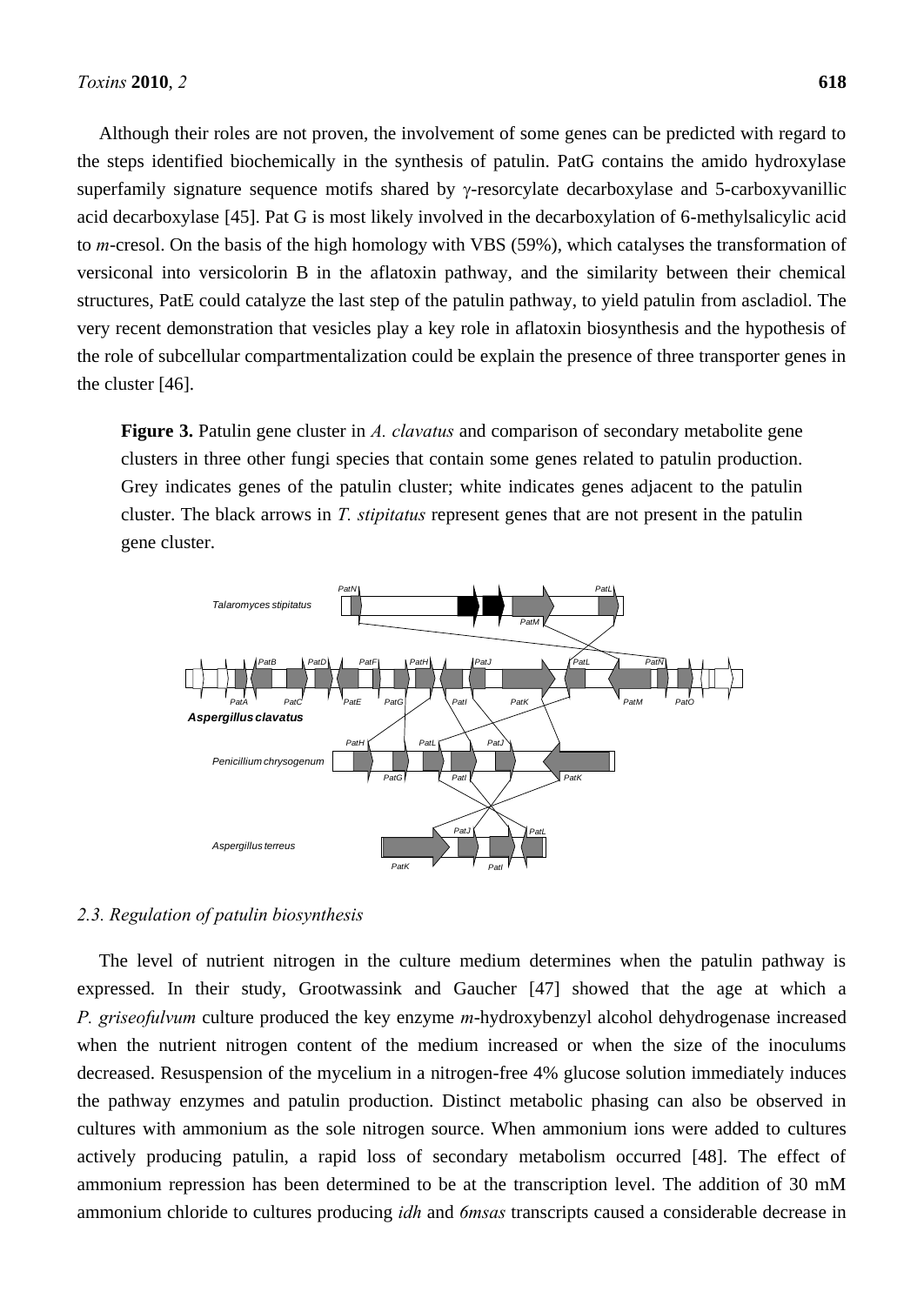the amounts of both transcripts, suggesting that a rapid turnover of patulin mRNA occurred and not enzyme inhibition. This down-regulation has been also observed for various mycotoxins such as sterigmatocystin and ochratoxin A [49,50]. In *P. griseofulvum*, the upstream regions of both the *6msas* and *idh* genes have several putative GATA sites that could interact with a global nitrogen regulatory factor encoded by the *nrfa* gene, an *AreA* orthologous gene in *P. griseofulvum*. In a reporter gene study, Summerer [51] showed that reporter gene activity is observed only in cultures lacking ammonium and that deletion of regions containing the proposed GATA binding sites resulted in a loss of expression activation. DNA mobility shift assays demonstrated that the upstream regions of the 6MSA synthase and isoepoxydon dehydrogenase genes bind strongly to the NRFA DNA binding domain [52].

In contrast, there is no carbon metabolite repression of patulin biosynthesis. Like aflatoxin, glucose is an optimal carbohydrate source for patulin production but it is unclear if the carbon source directly induces patulin production or modulates its biosynthesis through general metabolism.

Manganese had been shown to be an essential requirement for patulin biosynthesis in *P. griseofulvum* [53]. Inhibitor studies using actinomycin D and cycloheximide showed that manganese exercised its affect on patulin biosynthesis at the level of transcription and influenced the coordinated appearance of pathway enzymes [54]. This was confirmed by Northern Blot analysis [29]. Manganese has a substantial effect on the expression of the *idh* gene, but only a limited effect on the *6msas* gene, resulting in 6-methylsalicylic acid accumulation but very little patulin production.

In *P. griseofulvum* shaken cultures*,* the 6MSAS enzyme seems to appear four hours before the 6MSA decarboxylase, *m*-hydroxybenzylalcohol dehydrogenase, and isoepoxydon dehydrogenase. Induction of later enzymes in the pathway by certain patulin pathway intermediates has been shown [55]. Indeed, the addition of early pathway metabolites *i.e.*, 6MSA or *m*-hydroxybenzyl alcohol to 16 hour old shaking cultures shifted the appearance of the fourth enzyme forward by about two hours. When various concentrations of 6MSA or *m*-hydroxybenzyl alcohol were added to growing cultures of a mutant strain unable to produce patulin and 6MSA, the second enzyme, 6MSA decarboxylase appeared 1.5 hours earlier, with maximum levels about seven-times higher than the uninduced control. Induction was greatest with *m*-hydroxybenzyl alcohol. This regulation has been shown to occur at the transcriptional level [29].

Finally, using a reporter gene strategy, Summerer [51] showed that the pH of the culture medium affected the transcription of the *idh* gene. In *P. griseofulvum*, optimal transcription occurs when the initial culture pH is 5.0, and decreases when the pH is either raised or lowered.

## **3. Toxicity of Patulin**

## *3.1. General toxicity*

Patulin has a strong affinity for sulfhydryl groups. Patulin adducts formed with cysteine are less toxic than the unmodified compound in acute toxicity, teratogenicity, and mutagenicity studies. Its affinity for SH-groups explains its inhibition of many enzymes.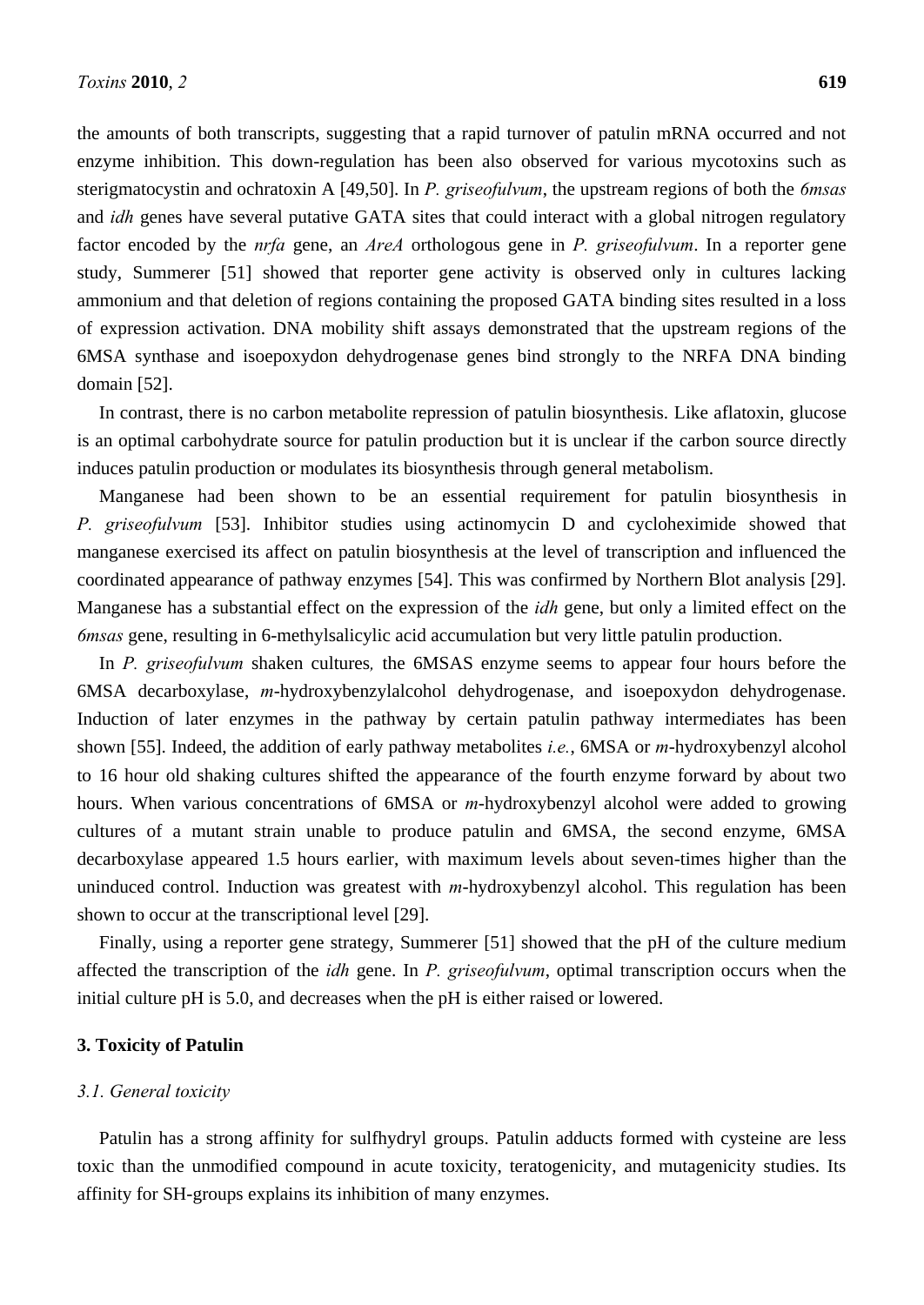#### *3.2. Acute toxicity*

In rodents, the oral LD50 of patulin ranges between 29 and 55 mg/kg body weight (b.w.) [56–58]. Poultry seem less sensitive, with an oral LD50 of 170 mg/kg b.w. When administered by the intravenous, intraperitoneal or subcutaneous routes, patulin is 3-6-times more toxic. Toxic signs consistently reported in all studies were agitation, in some cases convulsions, dyspnea, pulmonary congestion, edema, and ulceration, hyperemia and distension of the gastro intestinal tract [59].

Some compounds were able to modulate the toxicity of patulin. For example, inhibitors of cytochrome P450 such as proadifen (SKF 525A) considerably increase the toxicity of this mycotoxin, while P450 inducers do not modify its toxicity [60]. Similarly, when a patulin/cysteine adduct was administered to mice intraperitoneally, no acute toxicity was observed at levels up to 150 mg of patulin/mouse [61].

#### *3.3. Sub-acute toxicity*

The sub-acute administration of patulin has been mainly studied in rats, where it was shown to induce weight loss, gastric and intestinal changes and alterations in renal function [62,63]. Repetitive doses lead to signs of neurotoxicity (tremors, convulsions) as well as an inhibition of several enzymes (ATPase) in the intestine [64] and the brain, in particular, with consequences in terms of lipid metabolism [65].

Similar clinical signs were observed in mice, hamsters and chickens. In monkeys, no sign of toxicity was observed after daily treatments with 5 to 500 µg/kg b.w. for four weeks. Only monkeys receiving 5 mg of patulin/kg b.w./day for two weeks rejected their food during the last three days of the experiment [66].

Selmanoglu and Kockaya [67] measured thyroid and testicular hormones in rats receiving 0.1 mg patulin/kg b.w./day patulin by the oral route for 60 or 90 days. A 60-day exposure increased the plasma level of testosterone and decreased  $T_4$  hormone while there was no change in  $T_3$ , TSH, LH and GH. When the exposure lasted for 90 days, there was an increase in testosterone and in LH without any other clinical signs. Histological examination of the thyroid showed lymphoid cell infiltration and enlargement of interstitial tissue. At the tested level, edema, fibrosis, local Leydig cell hyperplasia and disorganization of the seminiferous tubule epithelium were observed. This was associated with a decreased sperm count [68].

As summarized in Table 1, patulin is recognized as mainly inducing gastrointestinal disorders with ulceration, distension and bleeding, and at higher doses, alterations in renal function.

#### *3.4. Genotoxicity*

Patulin did not increase revertant frequency in the Ames test using several strains of *Salmonella typhimurium*, but some studies have shown mutagenic activity in *Saccharomyces cerevisiae* strains and in *Bacillus subtilis* [69,70]. Patulin gave a negative result for genotoxicity by the SOS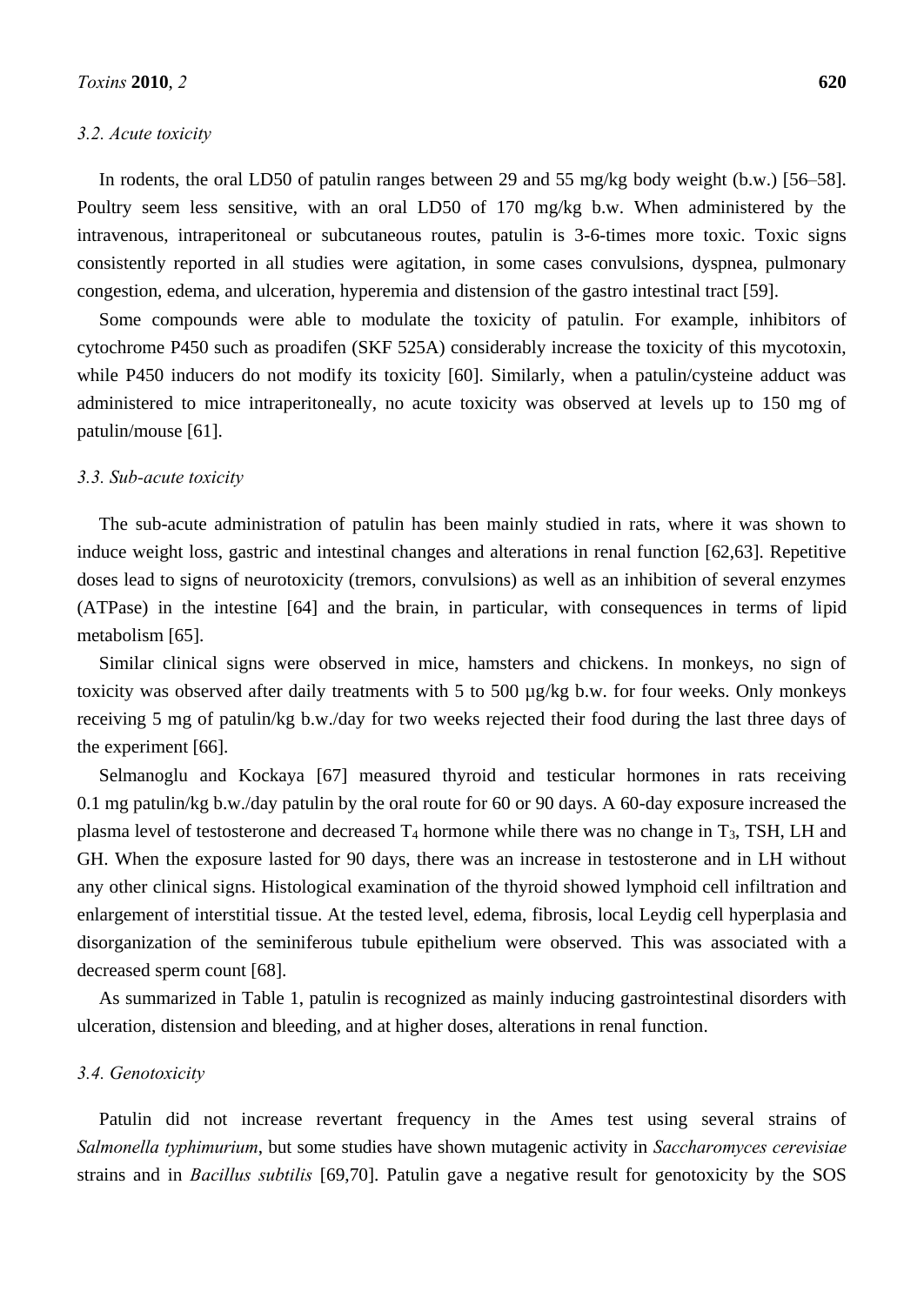## *Toxins* **2010**, *2* **621**

microplate assay [71], however, it was clearly positive in the initiator tRNA acceptance assay for carcinogens [72].

| <b>Species</b> | <b>Dose</b>                                             | <b>Duration</b>    | <b>Observations</b>                                                                                                 | <b>Reference</b> |
|----------------|---------------------------------------------------------|--------------------|---------------------------------------------------------------------------------------------------------------------|------------------|
| Mice           | $24-36$ mg/kg b.w. every<br>day or every other day      | 14 days            | <b>Intestinal disorders</b>                                                                                         | $[56]$           |
| Rat            | $28-41$ mg/kg b.w. every<br>day or every other day      | 14 days            | Intestinal disorders                                                                                                | $[58]$           |
| Rat            | $25-295$ mg/L in drinking<br>water                      | 28 days            | Decreased weight<br>Decreased Cl creatinine<br>Gastric ulcers with high doses                                       | $[62]$           |
| Rat            | $0.1$ mg/kg b.w. every day                              | 30 days            | Decreased lipids<br>Decreased triglycerides<br>Increased cholesterol<br>Inhibition of intestinal ATPase             | $[65]$           |
| Rat            | $6-150$ mg/L in drinking<br>water                       | 13 weeks           | Decreased food intake<br>Decreased weight with high doses                                                           | $[63]$           |
| Rat            | $0.1$ mg/kg b.w.<br>every day                           | 60 & 90 days       | Increased<br>and<br>testosterone<br>LH<br>levels<br>Alteration of testis and thyroid<br>morphology                  | $[67]$           |
| Rat            | $0.1$ mg/kg b.w.<br>every day                           | 60 & 90 days       | Decreased sperm count<br>Alteration in sperm morphology                                                             | $[68]$           |
| Hamster        | 16 mg/kg b.w.<br>every day or every other<br>day        | 14 days            | <b>Intestinal disorders</b>                                                                                         | $[57]$           |
| Chicken        | 100 µg every other day                                  | 30 days            | <b>Intestinal disorders</b><br>Alteration of renal function<br>Inhibition of intestinal and renal<br><b>ATPases</b> | $[64]$           |
| Monkey         | 5; 50; 500 μg/kg b.w.<br>then 5 mg/kg b.w.<br>every day | 30 days<br>45 days | No toxicity<br>Food refusal (high dose)<br>Alteration<br>of<br>function<br>renal<br>(medium dose)                   | [66]             |

**Table 1.** Summary of sub-chronic studies describing the effects of patulin.

Several studies have demonstrated that patulin acts as a clastogen in mammalian cells, e.g., inducing micronuclei without kinetochores and structural chromosomal aberrations in cultured Chinese hamster lung fibroblast V79 cells [73–75]. Chromosome aberrations and gene mutations were induced by patulin in FM3A cells, a C3H mouse mammary carcinoma cell line [76], in V79 cells [77], and in mouse lymphoma L5178Y cells [78]. Chromosome and chromatid gaps and breaks were also induced by patulin in Chinese hamster ovary cells but not in human peripheral blood lymphocytes [79]. Similar differences in the susceptibility of different cell systems to the genotoxic activity of patulin were reported with respect to sister chromatid exchanges, which were induced in Chinese hamster ovary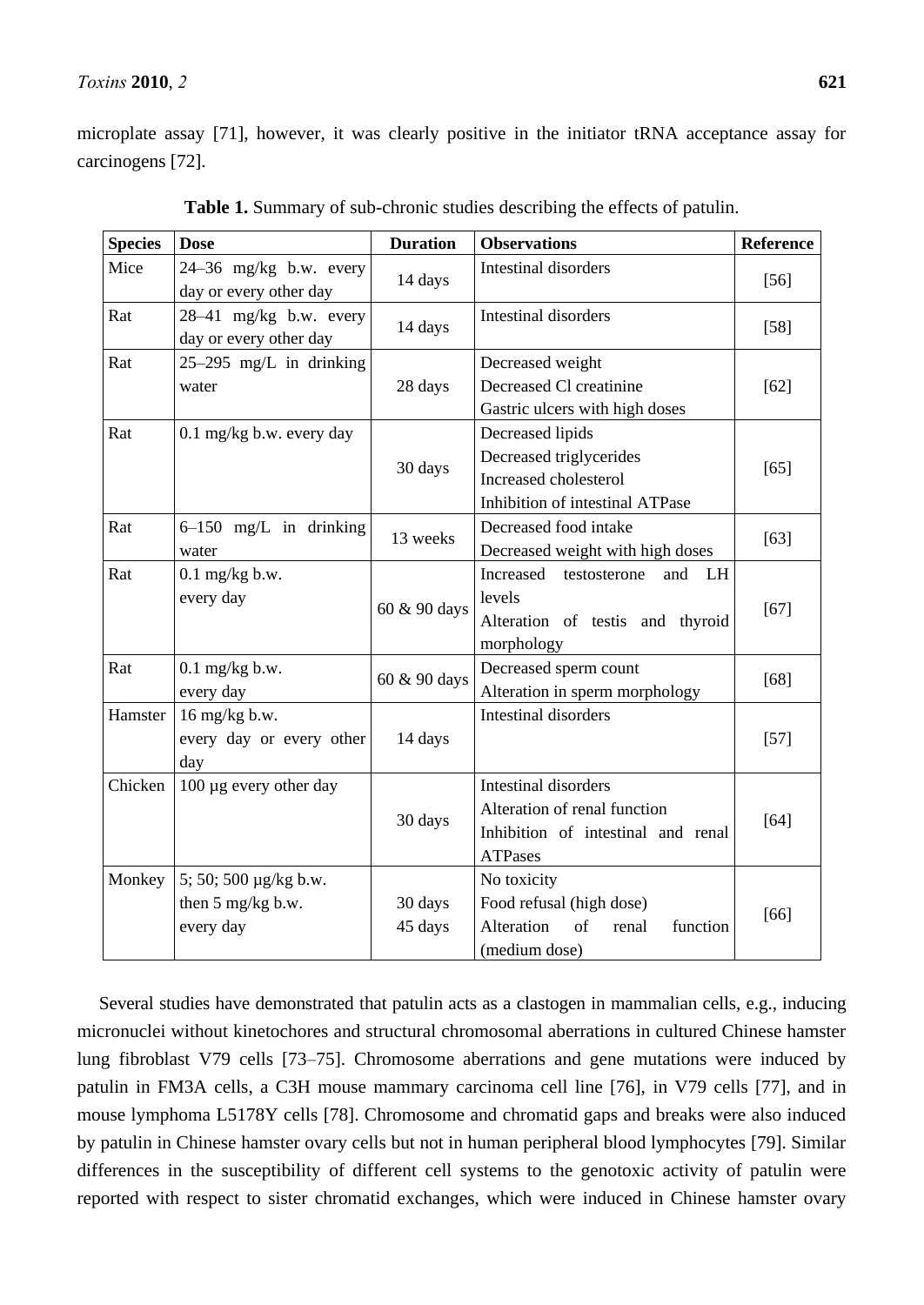cells and human peripheral blood lymphocytes [79] but not in Chinese hamster V79 cells [73]. Evidence for oxidative DNA damage was obtained in human embryonic kidney cells after treatment with patulin [79,80] and it is also implied by the observation that ascorbic acid decreases the induction of micronuclei and chromosomal aberrations in PAT-treated V79 cells [75].

In conclusion, although the data on genotoxicity were variable, most assays carried out with mammalian cells were positive while assays with bacteria were mainly negative. In addition, some studies indicated that patulin impaired DNA synthesis. These genotoxic effects might be related to its ability to react with sulfhydryl groups and to induce oxidative damage [80,81]. Nevertheless, the WHO [59] concluded from the available data that patulin is genotoxic.

## *3.5. Cancerogenicity*

The few studies of long-term toxicity on patulin showed an absence of tumors in rats orally exposed to 0.1 to 2.5 mg patulin/kg b.w./day for 74 to 104 weeks [82,83]. According to the International Agency for Research on Cancer (IARC), patulin is classified in the group 3 as "not classifiable as to its carcinogenicity to humans" [70].

## *3.6. Embryotoxicity and teratogenicity*

As part of a two-generation reproduction study, the offspring of Sprague Dawley rats were exposed to 1.5 mg patulin/kg b.w./day [84]. Patulin caused an increased resorbtion in F1 litters, but this effect was not observed in the F2 generation. In this generation only a decrease in the weight of the foetuses without observable deformations was noticed. Similar observations were made by Reddy, *et al.* [85] in rats receiving 1.5 mg patulin/kg b.w. intraperitoneally; a dose of 2 mg toxin/kg b.w. induced the abortion of all embryos.

In mice, the same oral dose provoked the death of the offspring with brain, lung and cutaneous haemorrhages [82]. A higher oral dose (3.8 mg/kg b.w./day for 12 days) did not modify the number of implantations and delivered fetuses without inducing any deformation. By contrast, intraperitoneal injection increased cleft palate as well as malformations of the kidneys [86].

When injected into the air cell of chick eggs, patulin was reported to be embryotoxic at levels of 2.35–68.7 µg/egg depending on the age of the embryo, and teratogenic at levels of  $1-2$  µg/egg. Patulin/cysteine adducts showed the same toxic effects, but at much higher doses: 15–150 µg of patulin equivalents [61]. Rat embryos were exposed to patulin-treated (0.00–62 µM) rat serum for 45 h. The embryos that were exposed to the highest dose did not survive beyond 40 h of incubation. Patulin induced a significant reduction in the protein and DNA content, yolk sac diameter, crown rump length, and somite number count. Patulin treatment also increased the frequency of defective embryos. Anomalies included growth retardation, hypoplasia of the mesencephalon and telencephalon, and hyperplasia and/or blisters of the mandibular process [87].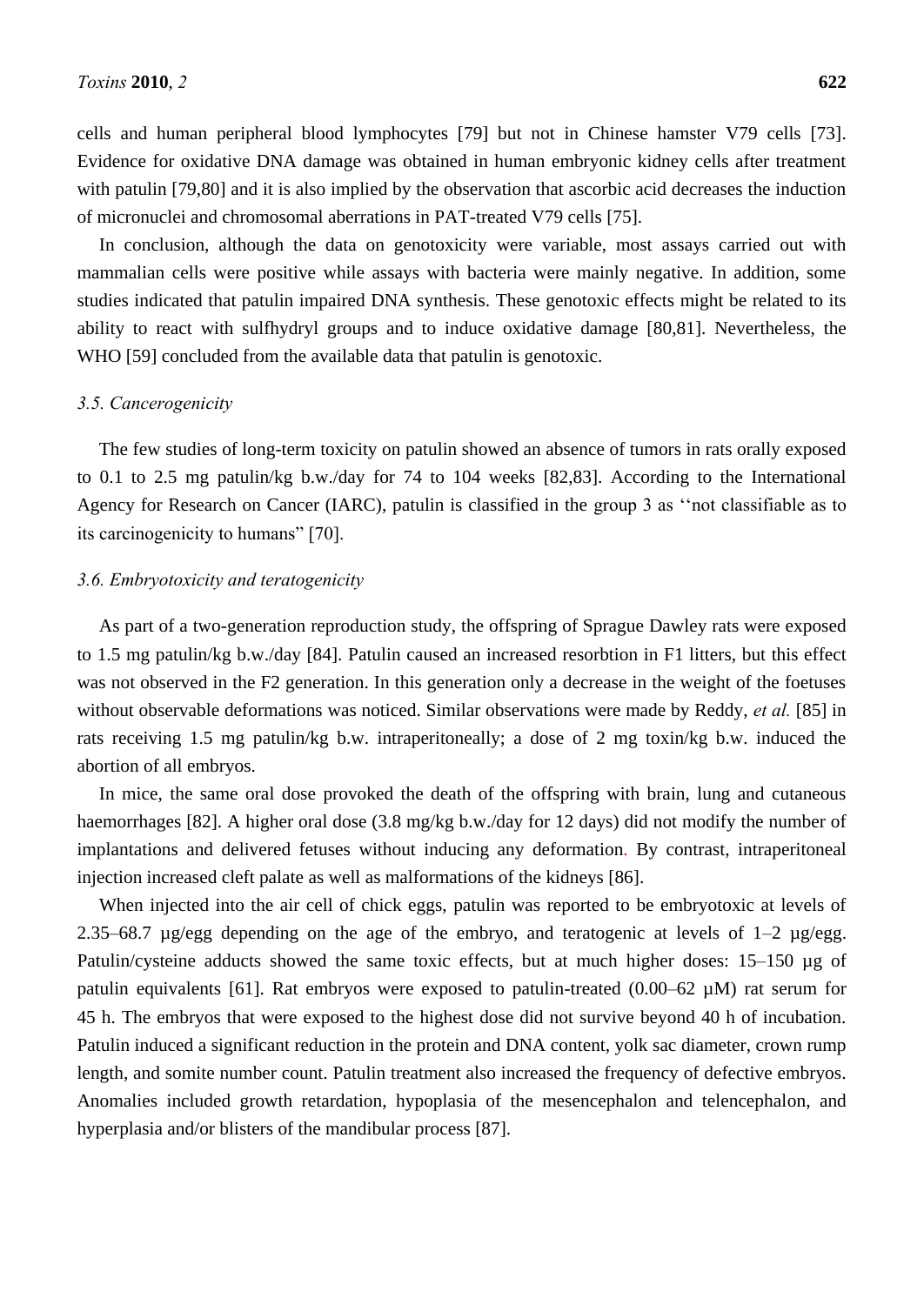#### *3.7. Immunotoxicity*

As described for other mycotoxins, patulin can alter the immune response of the host [88]. Numerous *in vitro* studies have demonstrated that patulin inhibits several macrophage functions. Indeed, Sorenson *et al.* [89] showed that *in vitro* exposure of alveolar rat macrophages to patulin inhibited protein synthesis and altered membrane functions. Patulin also significantly decreased the production of  $O_2$ , phagosome-lysosome fusion, phagocythosis, as well as lysosomal enzyme and microbiological activity in mouse macrophages [90].

More recently, patulin was found to reduce the cytokine secretion of IFN- $\gamma$  and IL-4 by human macrophages [91] and of IL-4, IL-13, IFN- $\gamma$ , and IL-10 by human peripheral blood mononuclear cells and human T cells [92]. However, this mycotoxin was less potent than gliotoxin [91]. Similarly, Marin *et al*. [93], using the thymoma cell line EL-4, observed a reduction in the production of interleukins 2 and 5, with concentrations of 500 ng patulin/ mL. Similarly, in this study, the inhibitory effect of patulin was lower than that observed with T-2 toxin. This decrease in cytokine secretion was not due to the cytotoxic effects of patulin but to the depletion of intracellular glutathione [92].

*In vivo* studies using mice indicate variable effects of patulin on the immune system. These effects include an increased number of splenic T lymphocytes and depressed serum immunoglobulin concentrations [94], depressed delayed hypersensitivity responses [95] and increased neutrophil numbers and resistance to *Candida albicans* infection [96].

A thorough battery of immunology endpoints was examined in mice administered patulin daily by gavage for 28 days at doses of 0.08 to 2.56 mg patulin/kg b.w. [97]. These doses were calculated to be approximately equivalent to estimated human exposure levels. Changes in immune cell numbers included depressed peripheral blood leukocytes and lymphocytes numbers (observed at 1.28 and 2.56 mg toxin/kg b.w./day), an increased number of splenic monocytes and Natural Killer cells (from 0.08 mg toxin/ kg b.w./day), an increased number of cytotoxic T lymphocytes (at 2.56 mg patulin/kg b.w./day) and changes in the percentage of immunoglobulin  $(Ig)^+$ , CD3<sup>+</sup>, CD4<sup>+</sup>/CD8<sup>-</sup> and CD4<sup>-</sup>/CD8<sup>+</sup> lymphocytes in the spleen. These changes in cell number did not reflect functional changes. There were no measurable changes in immune function in patulin-treated mice using the following endpoints: antibody response to sheep red blood cells (SRBC), mixed leukocyte responses and Natural Killer cell functions. The authors concluded that exposure to patulin, at levels consistent with potential human exposure in food would not be likely to alter immune responses [97].

In rats, as in other species, patulin reduces the oxidative burst in peritoneal macrophages [93] and the production of reactive oxygen species in HL-60, human human promyelocytic leukemia cells [80]. Mc Kinley *et al.* [58] suggested that the increase in neutrophils was due to gastro-intestinal inflammation induced by the toxin.

## **4. Conclusion**

In recent years, only a few studies have been published on the *in vivo* toxicity of patulin. Most of the toxicological studies have used *in vitro* models and focussed on the immunotoxic and genotoxic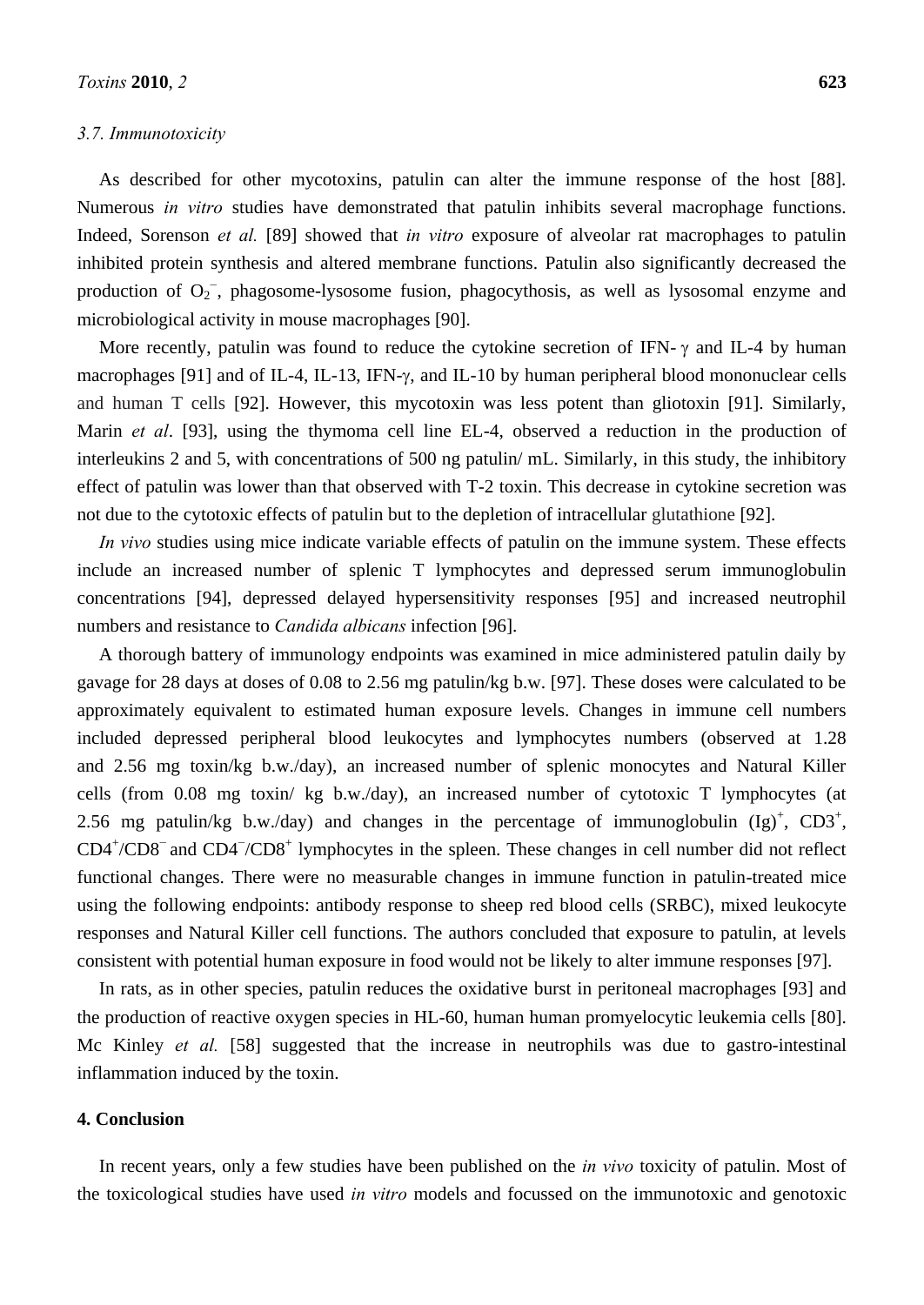effects of the toxin. Recent studies have also demonstrated that patulin alters the intestinal barrier function [98,99]. Indeed, when contaminated food is ingested, the intestine is the first organ in contact with mycotoxins [100] and intestinal epithelia cells are targets for these toxins [101,102].

When compared with the biosynthesis of aflatoxins and trichothecenes, the understanding of the molecular basis of patulin toxinogenesis is in an early stage. Indeed, the gene cluster has only been isolated recently. Although, most of the patulin intermediates have been characterized structurally, the role of the majority of the genes located in the patulin gene cluster is still unclear. Several studies have shown that many environmental factors control patulin biosynthesis, and thus we can anticipate that many layers of regulation are involved in patulin biosynthesis as already demonstrated for the regulation of aflatoxin biosynthesis. For example, the involvement of PatL, located in the patulin cluster, in the regulation of patulin production should be confirmed. Similarly, several studies have shown that the regulatory elements elements LaeA and VeA are involved in the regulation of mycotoxins [103–106], but in the case of patulin this still needs to be demonstrated.

Despite the efforts to reduce the patulin levels in all stages of the apple product processes, the occurrence of this mycotoxin is still high throughout the world. A better understanding of patulin biosynthesis would help to limit patulin contamination during the storage of apples in cold rooms.

### **References and Notes**

- 1. Birkinshaw, J.H; Michael, S.E.; Bracken, A.; Raistrick, H. Patulin in the common cold collaborative research on a derivative of *Penicillium patulum* Bainier. II. Biochemistry and Chemistry. *Lancet* **1943**, *245*, 625.
- 2. Chalmers, I.; Clarke, M. Commentary: The 1944 patulin trial: The first properly controlled multicentre trial conducted under the aegis of the British Medical Research Council. *Int. J. Epidemiol*. **2004**, *33*, 253–260.
- 3. European Union. Commission Regulation (EC) No. 1425/2003 of 11 August 2003 amending Regulation (EC) N°466/2001 as regards patulin. Official J. European Union L 203/13.
- 4. Moake, M.M.; Padilla-Zakour, O.I.; Worobo, R.W. Comprehensive review of patulin control methods in foods. *Compr. Rev. Food Sci. Food Saf.* **2005**, *1*, 8–21.
- 5. Varga, J.; Due, M.; Frisvad, J.C.; Samson, R.A. Taxonomic revision of *Aspergillus* section *Clavati* based on molecular, morphological and physiological data. *Stud. Mycol.* **2007**, *59*, 89–106.
- 6. Frisvad, J.C.; Smedsgaard, J.; Larsen, T.O.; Samson, R.A. Mycotoxins, drugs and other extrolites produced by species in *Penicillium* subgenus *Penicillium*. *Stud. Mycol.* **2004**, *49*, 201–242.
- 7. Houbraken, J.; Samson, R.A.; Frisvad, J.C. *Byssochlamys*: Significance of heat resistance and mycotoxin production. *Adv. Exp. Med. Biol*. **2006**, *571*, 211–224.
- 8. Puel, O.; Tadrist, S.; Delaforge, M.; Oswald, I.P.; Lebrihi, A. The inability of *Byssochlamys fulva* to produce patulin is related to absence of 6-methylsalicylic acid synthase and isoepoxydon dehydrogenase genes. *Int. J. Food Microbiol.* **2007**, *115*, 131–139.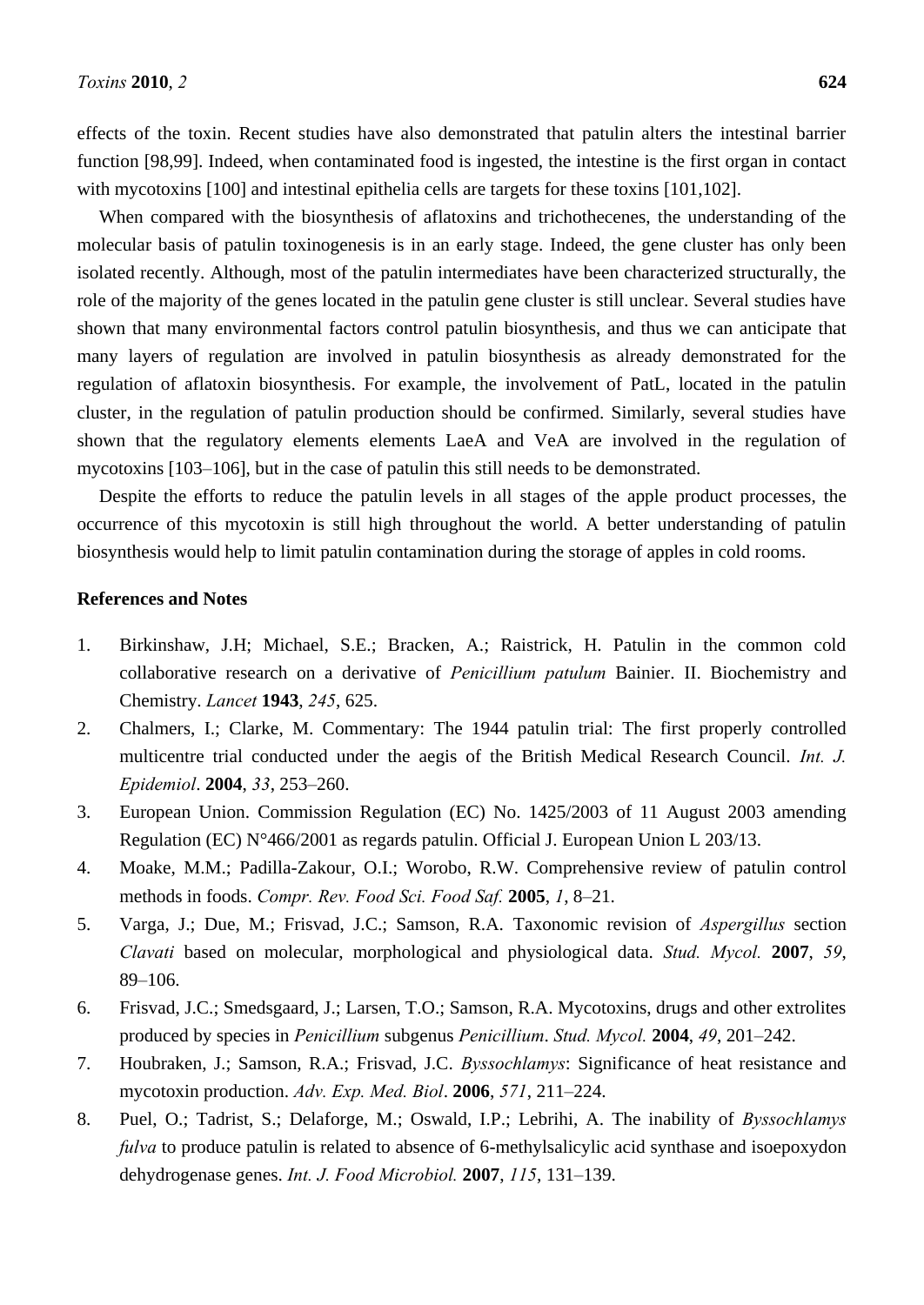- 10. McKinley, E.R.; Carlton, W.W. Patulin. In *Mycotoxins and Phytoalexins*; Sharma, R.P., Salunkhe, D.K., Eds.; CRC Press: Boca Raton, FL, USA, 1991; pp. 191–236.
- 11. Birch A.J.; Massy-Westrop R.A.; Moye C.J. Studies in relation to biosynthesis. VII. 2-Hydroxy-6-methylbenzoic acid in *Penicillium griseofulvum* Dierckx. *Aust. J. Chem.* **1955**, *8*, 539–544.
- 12. Lynen, F.; Tada, M. Die biochemischen grundlagen der polyacetat-regel. *Angew. Chem*. **1961**, *73*, 513–519.
- 13. Sekiguchi, J.; Gaucher G.M. Conidiogenesis and secondary metabolism in *Penicillium urticae*. *Appl. Environ. Microbiol*. **1977**, *33*, 147–158.
- 14. Beck, J.; Ripka, S.; Siegner, A.; Schiltz, E.; Schweizer, E. The multifunctional 6-methylsalicylic acid synthase gene of *Penicillium patulum*. Its gene structure relative to that of other polyketide synthases. *Eur. J. Biochem*. **1990**, *192*, 487–498.
- 15. Wang, I.K.; Reeves, C.; Gaucher, G.M. Isolation and sequencing of a genomic DNA clone containing the 3' terminus of the 6-methylsalicylic acid polyketide synthetase gene of *Penicillium urticae. Can. J. Microbiol.* **1991**, *37*, 86–95.
- 16. Spencer, J.B.; Jordan, P.M. Purification and properties of 6-methylsalicylic acid synthase from *Penicillium patulum*. *Biochem. J*. **1992**, *288*, 839–846.
- 17. Bu'Lock, J.D.; Ryan, A.J. The biogenesis of patulin. *Proc. Chem. Soc.* **1958**, 222–223.
- 18. Tanenbaum, S.W.; Bassett, E.W. The biosynthesis of patulin. III. Evidence for a molecular rearrangement of the aromatic ring. *J. Biol. Chem.* **1959**, *234*, 1861–1866.
- 19. Forrester, P.I.; Gaucher, G.M. Conversion of 6-methylsalicylic acid into patulin by *Penicillium urticae*. *Biochemistry* **1972**, *11*, 1102–1107.
- 20. Scott, A.I.; Zamir, L.; Phillips, G.T.; Yalpani, M. The biosynthesis of patulin. *Bioorg. Chem.*  **1973**, *2*, 124–139.
- 21. Scott, A.I.; Yalpani M. A mass-spectrometric study of biosynthesis: Conversion of deuteron-mcresol into patulin. *Chem. Commun*. **1967**, *18*, 945–946.
- 22. Sekiguchi, J.; Gaucher, G.M. Isoepoxydon, a new metabolite of the patulin pathway in *Penicillium urticae*. *Biochem. J.* **1979**, *182*, 445–453.
- 23. Sekiguchi, J.; Gaucher, G.M. Identification of phyllostine as an intermediate of the patulin pathway in *Penicillium urticae*. *Biochemistry* **1978**, *17*, 1785–1791.
- 24. Sekiguchi, J.; Gaucher, G.M.; Yamada Y. Biosynthesis of patulin in *Penicillum urticae*: Identification of isopatulin as a new intermediate. *Tetrahedron Lett.* **1979**, *1*, 41–42.
- 25. Sekiguchi, J.; Shimamoto, T.; Yamada, Y.; Gaucher, G.M. Patulin biosynthesis: enzymatic and nonenzymatic transformations of the mycotoxin (E)-ascladiol. *Appl. Environ. Microbiol*. **1983**, *45*, 1939–1942.
- 26. Priest, J.W; Light, R.J. Patulin biosynthesis: epoxidation of toluquinol and gentisyl alcohol by particulate preparations from *Penicillium patulum*. *Biochemistry* **1989**, *28*, 9192–9200.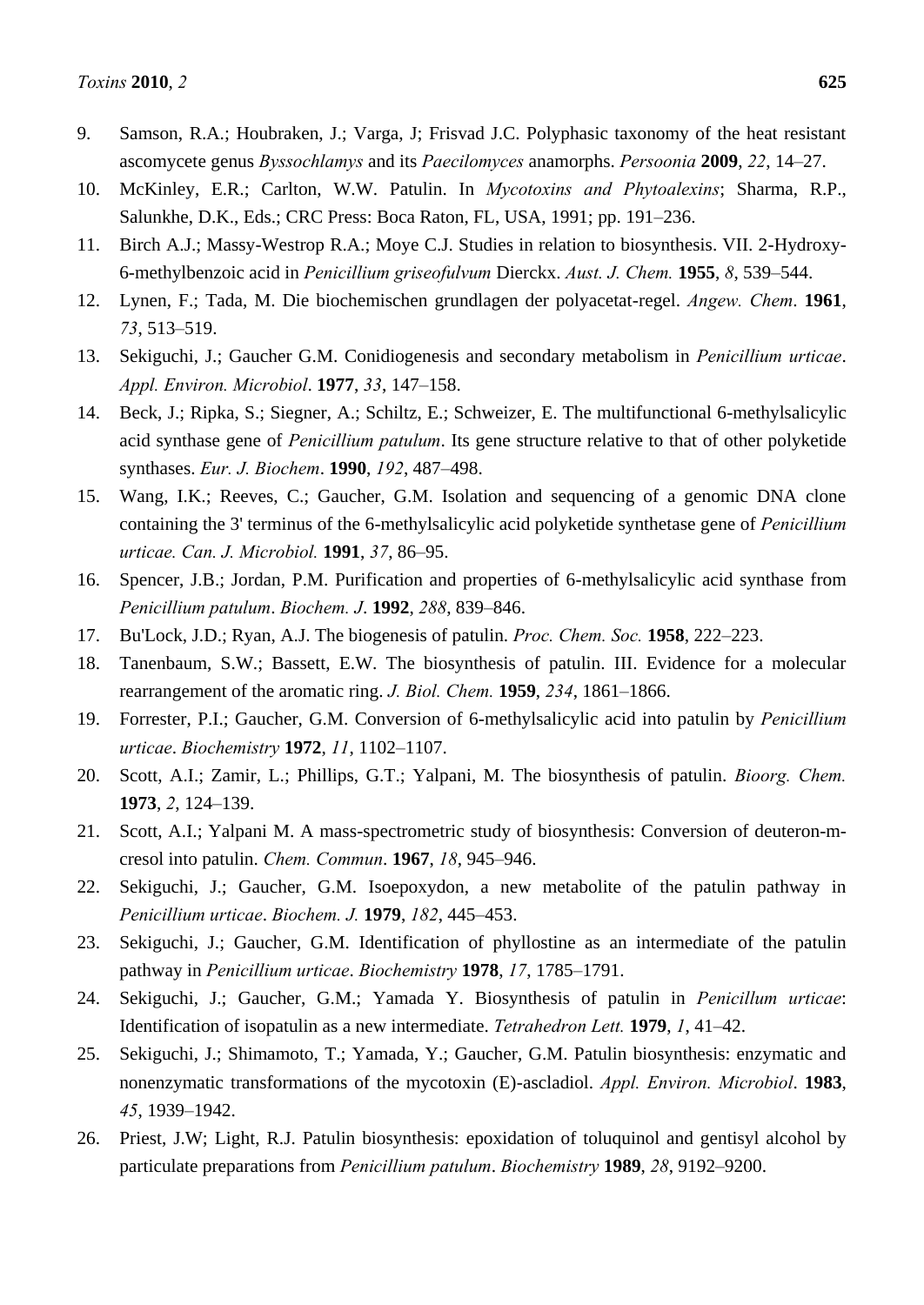- 27. Murphy, G.; Lynen, F. Patulin biosynthesis: The metabolism of *m-*hydroxybenzyl alcohol and *m*hydroxybenzaldehyde by particulate preparations from *Penicillium patulum*. *Eur. J. Biochem*. **1975**, *58*, 467–475.
- 28. Light R.J. 6-methylsalicylic acid decarboxylase from *Penicillium patulum*. *Biochim. Biophys. Acta* **1969**, *191*, 430–438.
- 29. Fedeshko, R.W. Polyketide enzymes and genes in *Penicillium urticae*. PhD thesis, University of Calgary, Calgary, Alberta, Canada, 1992.
- 30. Keller, N.P.; Hohn, T.M. Metabolic pathway gene clusters in filamentous fungi. *Fungal Genet. Biol*. **1997**, *21*, 17–29.
- 31. Keller, N.P.; Turner, G.; Bennett, J.W. Fungal secondary metabolism from biochemistry to genomics. *Nat. Rev. Microbiol*. **2005**, *3*, 937–947.
- 32. Yu, J.; Chang, P.K.; Ehrlich, K.C.; Cary, J.W.; Bhatnagar, D.; Cleveland, T.E.; Payne, G.A.; Linz, J.E.; Woloshuk C.P.; Bennett, J.W. Clustered pathway genes in aflatoxin biosynthesis. *Appl. Environ. Microbiol.* **2004**, *70*, 1253–1262.
- 33. Seo, J.A.; Proctor, R.H.; Plattner, R.D. Characterization of four clustered and coregulated genes associated with fumonisin biosynthesis in *Fusarium verticillioides*. *Fungal Genet. Biol*. **2001**, *34*,155–165.
- 34. Kimura, M.; Tokai, T.; Takahashi-Ando, N.; Ohsato, S.; Fujimura, M. Molecular and genetic studies of *Fusarium* trichothecene biosynthesis: Pathways, genes, and evolution. *Biosci. Biotechnol. Biochem.* **2007**, *71*, 2105–2123.
- 35. Kim, Y.T.; Lee, Y.R.; Jin, J.; Han, K.H.; Kim, H.; Kim, J.C.; Lee, T.; Yun, S.H.; Lee, Y.W. Two different polyketide synthase genes are required for synthesis of zearalenone in *Gibberella zeae*. *Mol. Microbiol*. **2005**, *58*, 1102–1113.
- 36. Dombrink-Kurtzman, M.A. The isoepoxydon dehydrogenase gene of the patulin metabolic pathway differs for *Penicillium griseofulvum* and *Penicillium expansum*. *Antonie Van Leeuwenhoek* **2006**, *89*, 1–8.
- 37. Dombrink-Kurtzman, M.A. The sequence of the isoepoxydon dehydrogenase gene of the patulin biosynthetic pathway in *Penicillium* species. *Antonie Van Leeuwenhoek* **2007**, *91*,179–189.
- 38. White, S.; O'Callaghan, J.; Dobson, A.D. Cloning and molecular characterization of *Penicillium expansum* genes upregulated under conditions permissive for patulin biosynthesis. *FEMS Microbiol*. *Lett*. **2006**, *255*, 17–26.
- 39. Dombrink-Kurtzman, M.A.; Engberg, A.E. *Byssochlamys nivea* with patulin-producing capability has an isoepoxydon dehydrogenase gene (idh) with sequence homology to *Penicillium expansum* and *P. griseofulvum*. *Mycol. Res*. **2006**, *110*, 1111–1118.
- 40. Dombrink-Kurtzman, M.A. A gene having sequence homology to isoamyl alcohol oxidase is transcribed during patulin production in *Penicillium griseofulvum*. *Curr. microbiol.***2008**, *56*, 224–228.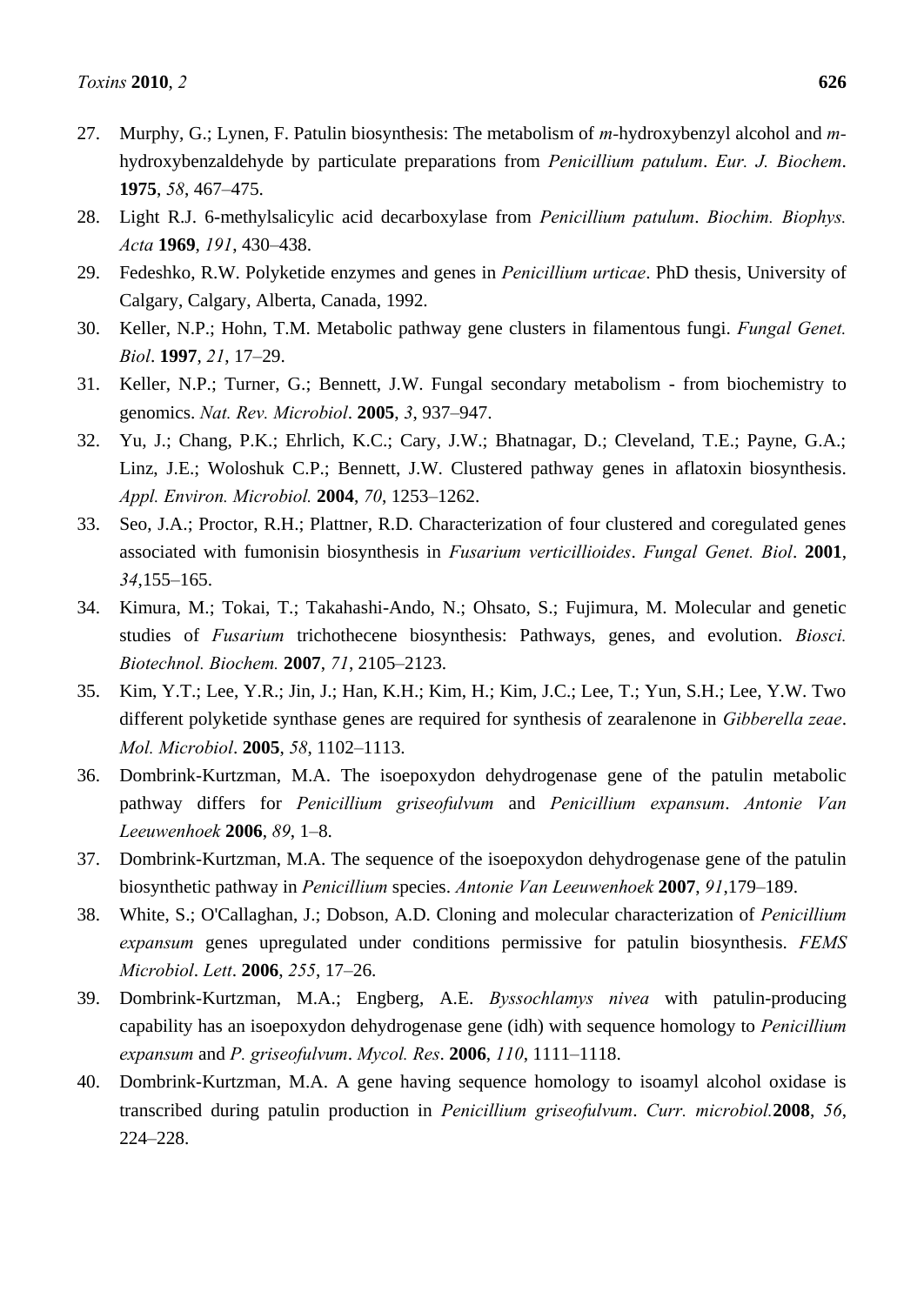- 41. Artigot, M.P.; Loiseau, N.; Laffitte, J.; Mas-Reguieg, L.; Tadrist, S.; Oswald, I.P.; Puel, O. Molecular cloning and functional characterization of two CYP619 cytochrome P450s involved in biosynthesis of patulin in *Aspergillus clavatus*. *Microbiology* **2009**, *155*, 1738–1747.
- 42. Varga, J.; Tóth, B.; Kocsubé, S.; Farkas, B.; Szakács, G.; Téren, J.; Kozakiewicz, Z. Evolutionary relationships among *Aspergillus terreus* isolates and their relatives. *Antonie Van Leeuwenhoek* **2005**, *88*, 141–150.
- 43. Fujii, I.; Ono, Y.; Tada, H.; Gomi, K.; Ebizuka, Y.; Sankawa, U. Cloning of the polyketide synthase gene atX from *Aspergillus terreus* and its identification as the 6-methylsalicylic acid synthase gene by heterologous expression. *Mol. Gen. Genet*. **1996**, *253*, 1–10.
- 44. Read G.; Westlake, D.W.; Vining, L.C. Quinone epoxides V The biosynthesis of terreic acid. *Can. J. Biochem*.**1969**, *47*, 1071–1079.
- 45. Liu A.; Zhang H. Transition metal-catalyzed nonoxidative decarboxylation reactions. *Biochemistry* **2006**, *45*, 10407–10411.
- 46. Chanda A.; Roze, L.V.; Kang, S., Artymovich, K.A., Hicks, G.R., Raikhel, N.V.; Calvo, A.M.; Linz, J.E. A key role for vesicles in fungal secondary metabolism. *Proc. Natl. Acad. Sci. USA* **2009**, *106*, 19533–19538.
- 47. Grootwassink, J.W.; Gaucher, G.M. De novo biosynthesis of secondary metabolism enzymes in homogeneous cultures of *Penicillium urticae*. *J. Bacteriol*. **1980**, *141*, 443–455.
- 48. Rollins, M.J.; Gaucher, G.M. Ammonium repression of antibiotic and intracellular proteinase production in *Penicillium urticae*. *Appl. Microbiol. Biotechnol*. **1994**, *41*, 447–455.
- 49. Feng, G.H.; Leonard, T.J. Culture conditions control expression of the genes for aflatoxin and sterigmatocystin biosynthesis in *Aspergillus parasiticus* and *A. nidulans*. *Appl. Environ. Microbiol*. **1998**, *64*, 2275–2277.
- 50. Abbas, A., Valez, H.; Dobson, A.D. Analysis of the effect of nutritional factors on OTA and OTB biosynthesis and polyketide synthase gene expression in *Aspergillus ochraceus*. *Int. J. Food Microbiol*. **2009**, *135*, 22–27.
- 51. Summerer, S.M. A study of fungal polyketide gene expression and isolation. PhD thesis, University of Calgary, Calgary, Alberta, Canada, 1996.
- 52. Ellis, C.M. Regulation of polyketide gene expression: The isolation and function of nitrogen regulatory factor, NRFA from *Penicillium urticae*. PhD thesis, University of Calgary, Calgary, Alberta, Canada, 1996.
- 53. Scott, R.E.; Jones, A.; Lam, K.S.; Gaucher, G.M. Manganese and antibiotic biosynthesis. I. A specific manganese requirement for patulin production in *Penicillium urticae*. *Can. J. Microbiol*. **1986**, *32*, 259–267.
- 54. Scott, R.E.; Jones, A.; Gaucher, G.M. Manganese and antibiotic biosynthesis. III. The site of manganese control of patulin production in *Penicillium urticae*. *Can. J. Microbiol*. **1986**, *32*, 273–279.
- 55. Gaucher, G.M.; Lam, K.S.; Grootwassink, J.W.D.; Neway, J.; Deo Y.M. The initiation and longevity of patulin biosynthesis*. Dev. Industr. Microbiol*. **1981**, *22*, 219–232.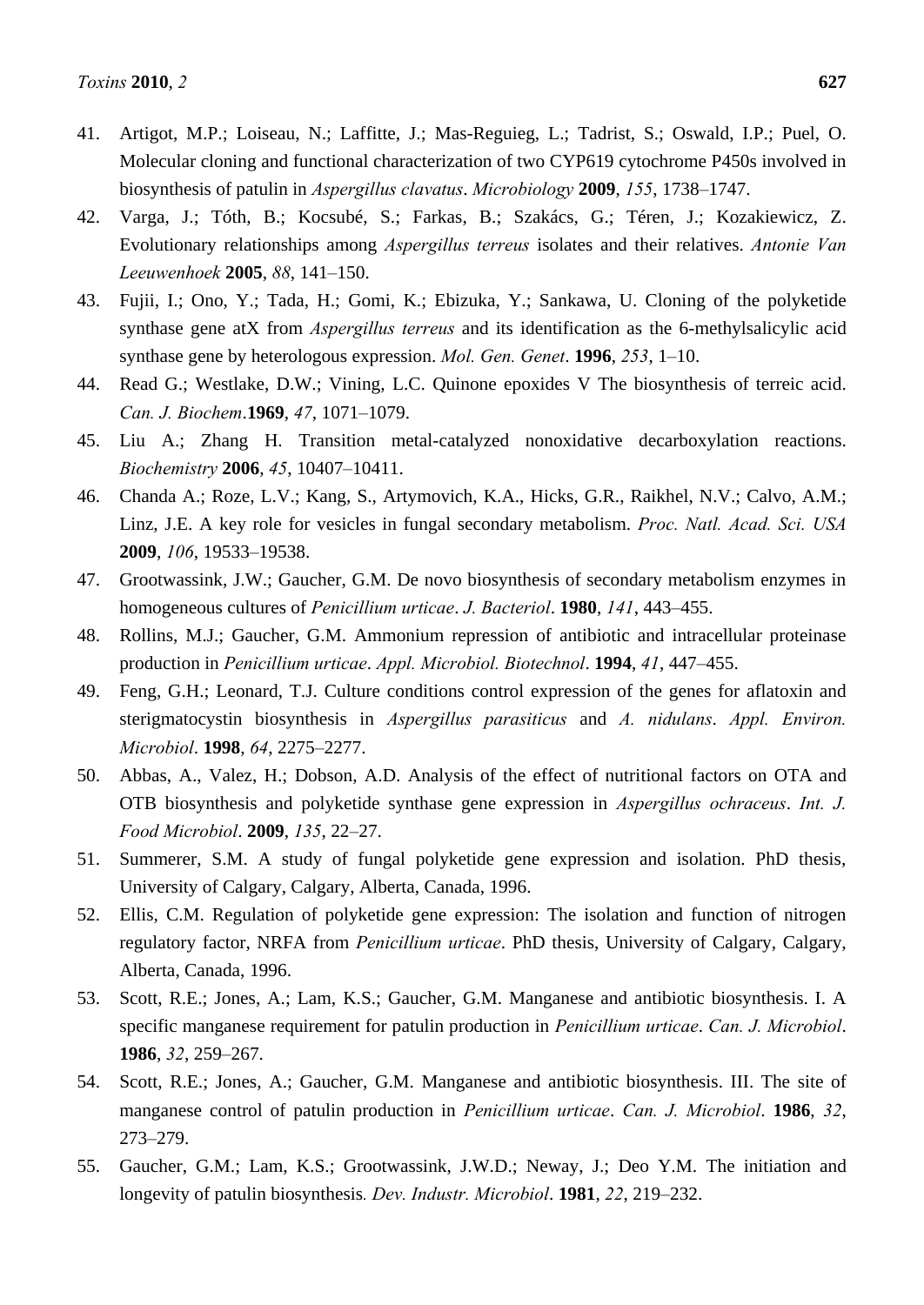- 56. McKinley, E.R.; Carlton, W.W. Patulin mycotoxicosis in Swiss ICR mice. *Food Cosmet. Toxicol.* **1980**, *18*, 181–187.
- 57. McKinley, E.R.; Carlton, W.W. Patulin mycotoxicosis in the Syrian hamster. *Food Cosmet. Toxicol.* **1980**, *18*, 173–179.
- 58. McKinley, E.R.; Carlton, W.W.; Boon, G.D. Patulin mycotoxicosis in the rat: Toxicology, pathology and clinical pathology. *Food Chem. Toxicol.* **1982**, *20*, 289–300.
- 59. WHO. Joint FAO/WHO Expert Committee on Food additives (JECFA), Position paper on patulin, 30th session, The Hague, The Netherlands, 9–13 March, 1998.
- 60. Hayes, A.W.; Phillips, T.D.; Williams, W.L.; Ciegler, A. Acute toxicity of patulin in mice and rats. *Toxicology* **1979**, *13*, 91–100.
- 61. Ciegler, A.; Beckwith, A.C.; Jackson, L.K. Teratogenicity of patulin and patulin adducts formed with cysteine. *Appl. Environ. Microbiol*. **1976**, *31*, 664–667.
- 62. Speijers, G.J.A.; Kolkman, R.; Franken, M.A.M.; Van Leeuwen, F.X.R.; Danse, L.H.J.C. Subacute toxiciteit van patulin in de rat. Rapport nr. 617903 001. Rijksinstituut voor Volksgezondheid en Milieuhygiëne, 1985.
- 63. Speijers, G.J.A.; Franken, M.A.M.; Van Leeuwen, F.X.R.; Van Egmond, H.P.; Boot, R.; Loeber, J.G. Subchronic oral toxicity study of patulin in the rat. Report no. 618314 001. Rijksinstituut voor Volksgezondheid en Milieuhygiëne, 1986.
- 64. Devaraj, H.; Suseela, R.E.; Devaraj, N. Patulin toxicosis in chicks. *Curr. Sci*. **1986**, *55*, 998–999.
- 65. Devaraj, H.; Devaraj, N. Rat intestinal lipid changes in patulin toxicity. *Indian J. of Exp. Biol*. **1987**, *25*, 637–638.
- 66. Garza, H.C.; Swanson, B.G.; Branen, A.L. Toxicology study of patulin in monkeys. *J. Food Sci.*  **1977**, *42*, 1229–1231.
- 67. Selmanoglu, G.; Kockaya, E.A. Investigation of the effects of patulin on thyroid and testis, and hormone levels in growing male rats. *Food Chem. Toxicol*. **2004**, *42*, 721–727.
- 68. Selmanoglu, G. Evaluation of the reproductive toxicity of patulin in growing male rats. *Food Chem. Toxicol*. **2006**, *44*, 2019–2024.
- 69. Wurgler, F.E.; Friederich, U.; Schlatter, J. Lack of mutagenicity of ochratoxin A and B, citrinin, patulin and cnestine *in Salmonella* typhimurium TAI02. *Mutat. Res*. **1991**, *261*, 209–216.
- 70. IARC. Some Naturally Occurring and Synthetic Food Components, Furocoumarins and Ultraviolet Radiation. In *Monographs on the Evaluation of the Carcinogenic Risk of Chemicals to Humans*; IARC: Lyon, France, 1986; pp. 83–98.
- 71. Sakai, M.; Abe, K.; Okumura, H.; Kawamura, O.; Sugiura, Y.; Horie, Y.; Ueno, Y. Genotoxicity of fungi evaluated by SOS microplate assay. *Nat. Toxins* **1992**, *1*, 27–34.
- 72. Hradec, J.; Vesely, D. The initiator tRNA acceptance assay as a short-term test for carcinogens. *Carcinogenesis* **1989**. *10*, 213–215.
- 73. Thust, R.; Kneist, S.; Mendel, J. Patulin, a further clastogenic mycotoxin, is negative in the SCE assay in Chinese hamster V79-E cells *in vitro*. *Mutat. Res.* **1982**, *103*, 91–97.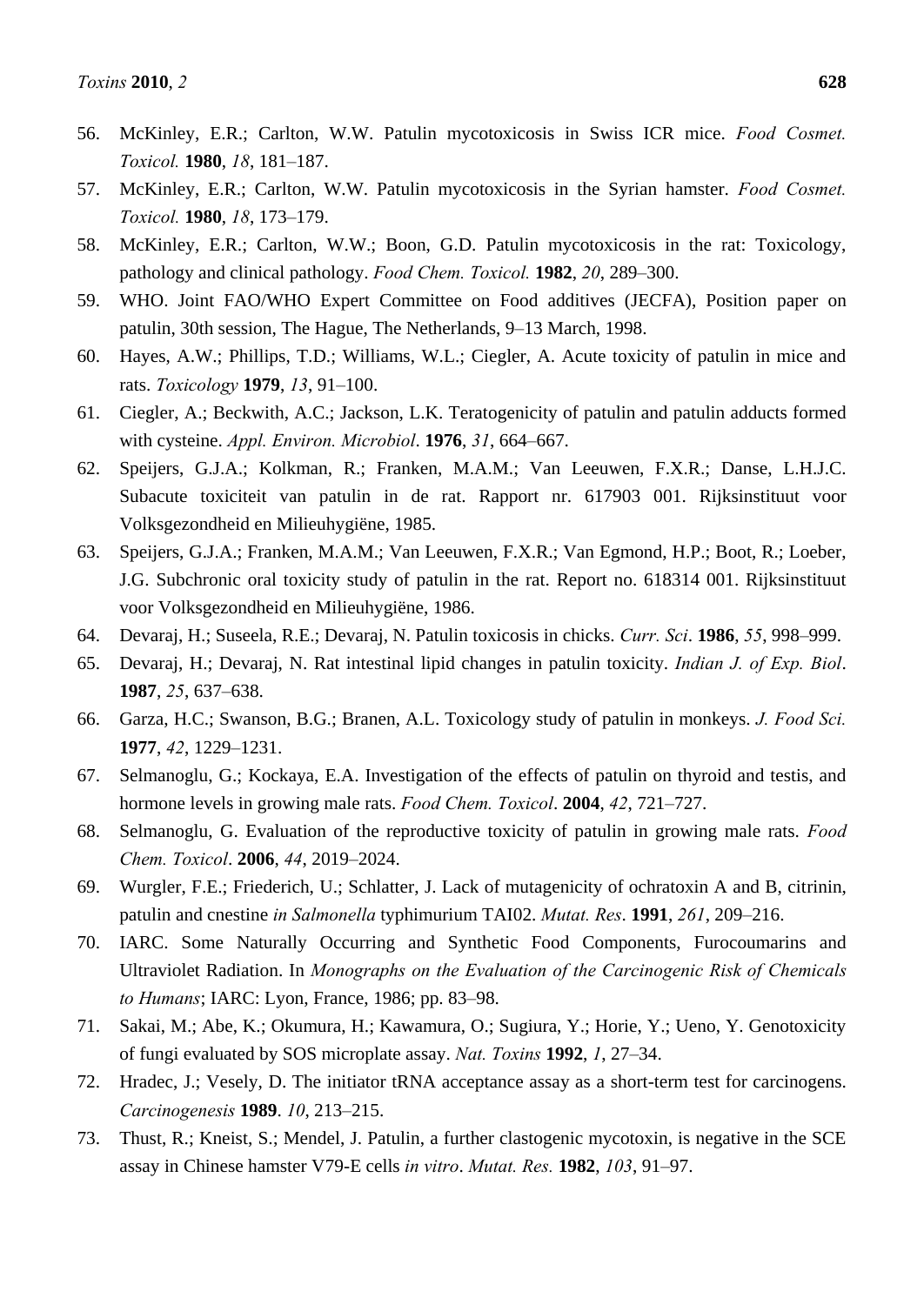- 74. Pfeiffer, E.; Gross, K.; Metzler, M. Aneuploidogenic and clastogenic potential of the mycotoxins citrinin and patulin. *Carcinogenesis* **1998**, *19*, 1313–1318.
- 75. Alves, I.; Oliveira, N.G.; Laires, A.; Rodrigues, A.S.; Rueff, J. Induction of micronuclei and chromosomal aberrations by the mycotoxin patulin in mammalian cells: role of ascorbic acid as a modulator of patulin clastogenicity. *Mutagenesis* **2000**, *15*, 229–234.
- 76. Umeda, M.; Tsutsui, T.; Saito, M. Mutagenicity and inducibility of DNA single-strand breaks and chromosome aberrations by various mycotoxins. *Gann* **1977**, *68*, 619–625.
- 77. Schumacher, D.M.; Metzler, M.; Lehmann, L. Mutagenicity of the mycotoxin patulin in cultured Chinese hamster V79 cells, and its modulation by intracellular glutathione. *Arch. Toxicol.* **2005**, *79*, 110–121.
- 78. Schumacher, D.M.; Wagner, J.; Metzler, M.; Lehmann, L. Influence of decreased intracellular glutathione level on the mutagenicity of patulin in cultured mouse lymphoma cells. *Mycotoxin Res*. **2005**, *21*, 150–152.
- 79. Liu, B.H.; Yu, F.Y.; Wu, T.S.; Li, S.Y.; Su, M.C.; Wang, M.C.; Shih, S.M. Evaluation of genotoxic risk and oxidative DNA damage in mammalian cells exposed to mycotoxins, patulin and citrinin. *Toxicol. Appl. Pharmacol*. **2003**, *191*, 255–263.
- 80. Liu, B.H.; Wu, T.S.; Yu, F.Y.; Su, C.C. Induction of oxidative stress response by the mycotoxin patulin in mammalian cells. *Toxicol. Sci*. **2007**, *95*, 340–347.
- 81. Riley, R.T.; Showker, J.L. The mechanism of patulin's cytotoxicity and the antioxidant activity of indole tetramic acids. *Toxicol. Appl. Pharmacol*. **1991**, *109*, 108–126.
- 82. Osswald, H.; Frank, H.K.; Komitowski, D.; Winter, H. Long-term testing of patulin administered orally to Sprague-Dawley rats and Swiss mice. *Food Cosmet. Toxicol*. **1978**, *16*, 243–247.
- 83. Becci, P.J.; Hess, F.G.; Johnson, W.D.; Gallo, M.A.; Babish, J.G.; Dailey, R.E.; Parent, R.A. Long-term carcinogenicity and toxicity studies of patulin in the rat. *J. Appl. Toxicol.* **1981**, *1*, 256–261.
- 84. Dailey, R.E., Brouwer, E.; Blaschka, A.M.; Reynaldo, E.F.; Green, S.; Monlux, W.S.; Ruggles, D.I. Intermediate-duration toxicity study of patulin in rats. *J. Toxicol. Environ. Health.* **1977**, *2*, 713–725.
- 85. Reddy, C.S.; Chan, P.K.; Hayes, A.W. Teratogenic and dominant lethal studies of patulin in mice. *Toxicology* **1978**, *11*, 219–223.
- 86. Roll, R.; Matthiaschk, G.; Korte, A. Embryotoxicity and mutagenicity of mycotoxins. *J. Environ. Pathol. Toxicol. Oncol.* **1990**, *10*, 1–7.
- 87. Smith, E.E.; Duffus, E.A.; Small, M.H. Effects of patulin on postimplantation rat embryos. *Arch. Environ. Contam. Toxicol*. **1993**, *25*, 267–270.
- 88. Oswald, I.P.; Comera, C. Immunotoxicity of mycotoxins. *Rev. Med. Vet.* **1998**, *149*, 585–590.
- 89. Sorenson, W.G.; Gerberick, G.F.; Lewis, D.M.; Castranova, V. Toxicity of mycotoxins for the rat pulmonary macrophage *in vitro*. *Env. Health Persp*. **1986**, *66*, 45–53.
- 90. Bourdiol, D.; Escoula, L.; Salvayre, R. Effect of patulin on microbicidal activity of mouse peritoneal macrophages. *Food Chem. Toxicol*. **1990**, *28*, 29–33.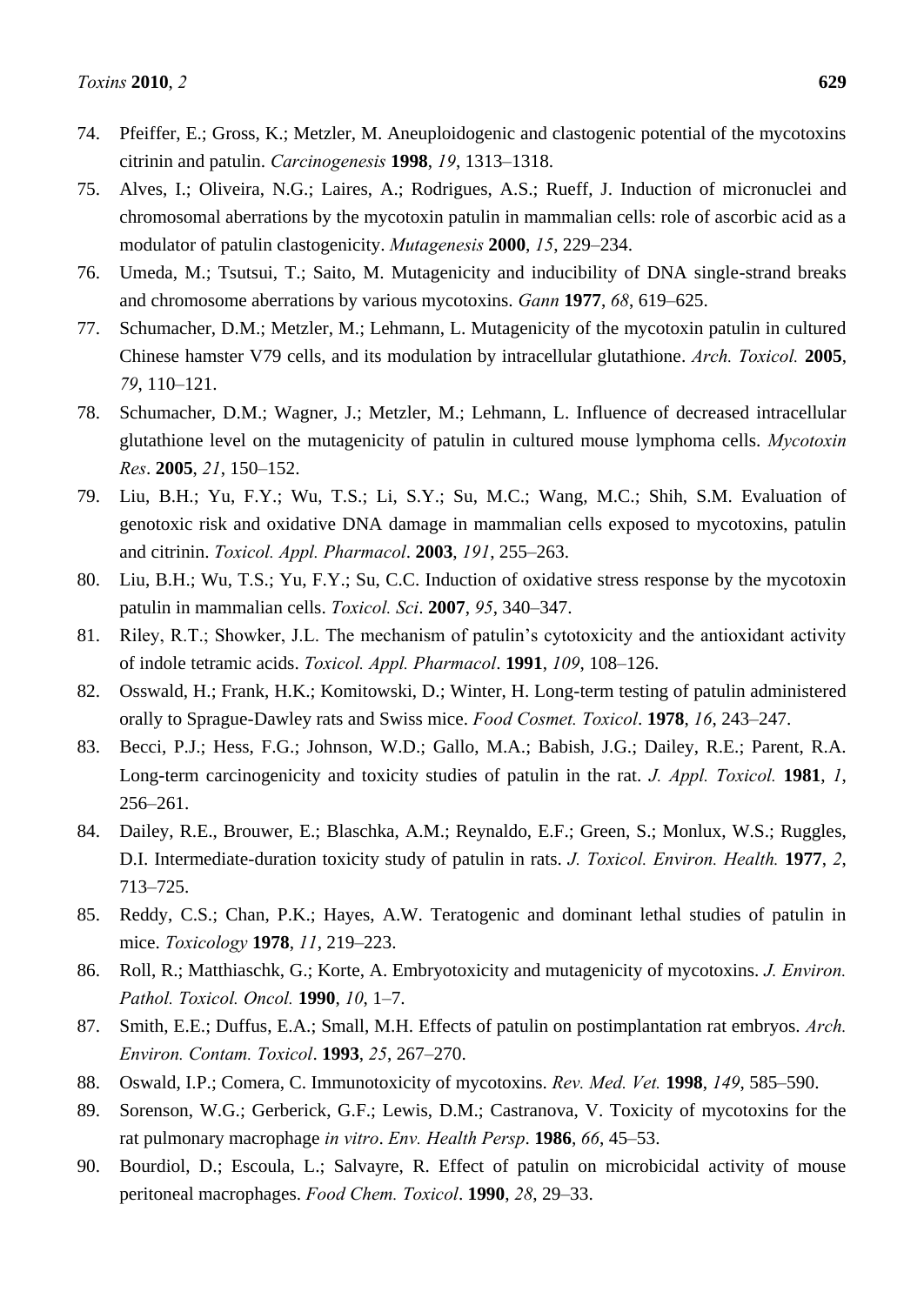- 91. Wichmann, G.; Herbarth, O.; Lehmann I. The mycotoxins citrinin, gliotoxin, and patulin affect interferon-gamma rather than interleukin-4 production in human blood cells. *Environ. Toxicol*. **2002**, *17*, 211–218.
- 92. Luft, P.; Oostingh, G.J.; Gruijthuijsen, Y.; Horejs-Hoeck, J.; Lehmann, I.; Duschl, A. Patulin Influences the Expression of Th1/Th2 Cytokines by Activated Peripheral Blood Mononuclear Cells and T Cells Through Depletion of Intracellular Glutathione. *Environ. Toxicol.* **2008**, *23*, 84–95.
- 93. Marin, M.L.; Murtha, J.; Dong, W.; Pestka, J.J. Effects of mycotoxins on cytokine production and proliferation in EL-4 thymoma cells. *J. Toxicol. Environ. Health*. **1996**, *48*, 379–396.
- 94. Escoula, L.; Thomsen, M.; Bourdiol, D.; Pipy., B.; Peuriere, S.; Roubinet, S. Patulin immunotoxicology: Effect on phagocyte activation and the cellular and humoral immune system of mice and rabbits. *Int. J. Immunopharmacol*. **1988**, *10*, 983–989.
- 95. Paucod, J.C.; Krivobok, S.; Vidal, D. Immunotoxicity testing of mycotoxins T-2 and patulin on Balb/c mice. *Acta Microbiol. Hung.* **1990**, *37*, 331–339.
- 96. Escoula, L.; Bourdiol, D.; Linas, M.D.; Recco, P.; Seguela, J.P. Enhancing resistance and modulation of humoral immune response to experimental *Candida albicans* infection by patulin. *Mycopathologia* **1988**, *103*, 153–156.
- 97. Llewellyn, G.C.; McCay, J.A.; Brown, R.D.; Musgrove, D.L.; Butterworth, L.F.; Munson, A.E.; White, K.L., Jr. Immunological evaluation of the mycotoxin patulin in female B6C3F1 mice. *Food Chem. Toxicol*. **1998**, *36*, 1107–1111.
- 98. Mahfoud, R.; Maresca, M., Garmy, N.; Fantini, J. The mycotoxin patulin alters the barrier function of the intestinal epithelium: Mechanism of action of the toxin and protective effects of glutathione. *Toxicol. Appl. Pharmacol*. **2002**, *181*, 209–218.
- 99. Maresca, M.; Yahi, N.; Younès-Sakr, L.; Boyron, M.; Caporiccio, B.; Fantini, J. Both direct and indirect effects account for the pro-inflammatory activity of enteropathogenic mycotoxins on the human intestinal epithelium: Stimulation of interleukin-8 secretion, potentiation of interleukin-1beta effect and increase in the transepithelial passage of commensal bacteria. *Toxicol. Appl. Pharmacol*. **2008**, *228*, 84–92.
- 100. Bouhet, S.; Oswald, I.P. The effects of mycotoxins, fungal food contaminants, on the intestinal epithelial cell-derived innate immune response. *Vet. Immunol. Immunopathol.* **2005**, *108*, 199–209.
- 101. Bouhet, S.; Hourcade, E.; Loiseau, N.; Fikry, A.; Martinez, S.; Roselli, M.; Galtier, P.; Mengheri, E.; Oswald I.P. The mycotoxin fumonisin B1 alters the proliferation and the barrier function of porcine intestinal epithelial cells. *Toxicol. Sci.* **2004**, *77*, 165–171.
- 102. Pinton, P.; Nougayrède, J.P.; Del Rio, J.C.; Moreno, C.; Marin, D.E.; Ferrier, L.; Bracarense, A.P.; Kolf-Clauw, M.; Oswald, I.P. The food contaminant deoxynivalenol, decreases intestinal barrier permeability and reduces claudin expression. *Toxicol. Appl. Pharmacol.* **2009**, *237*, 41– 48.